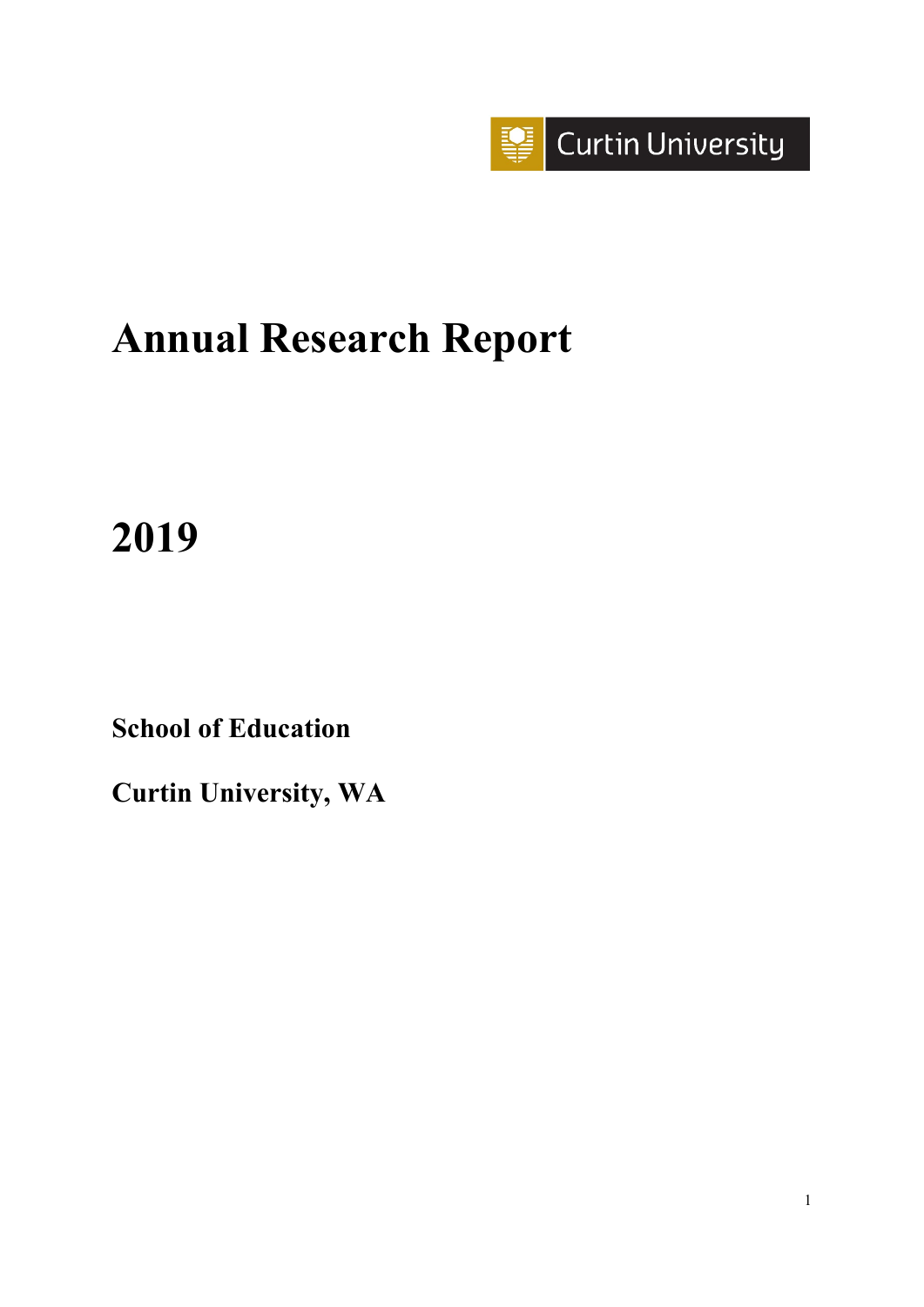# **Annual Research Report 2019 School of Education**

## **Curtin University, WA**

# **Publications**

#### *Journal articles*

- **Aldridge**, **J. M.**, McChesney, K., Afari, E. (2019). Associations between school climate and student life satisfaction: resilience and bullying as mediating factors. *Learning Environments Research.* <https://doi.org/10.1007/s10984-019-09296-9>
- Aljurf, S., Linzi J., Kemp, L.J. & **Williams, P.** (2019). Exploring academic dishonesty in the Middle East: a qualitative analysis of students' perceptions. *Studies in Higher Education.* <https://doi.org/10.1080/03075079.2018.1564262>
- Aluri, V.L., & **Fraser, B. J.** (2019). Students' perceptions of mathematics classroom learning environments: Measurement and associations with achievement. *Learning Environments Research, 22*(3), 409-426.
- Anggoro, S., Widodo, A., Suhandi, A. & **Treagust, D. F.** (2019). Using a discrepant event to facilitate preservice elementary teachers' conceptual change abut force and motion. *EURASIA Journal of Mathematics, Science and Technology Education*, *15*(8), Article em1737. <https://doi.org/10.29333/ejmste/105275>
- Azkarai, A., M. P., García Mayo & **R. Oliver, R.**, (2019). The effect of task repetition on the patterns of interaction of ESL children. *International Journal of Applied Linguistics*. <https://doi.org/10.1075/itl.17034.azk>
- Barriault, C. L., & **Rennie, L.** (2019). The development of a standardized assessment framework for animal exhibits. *Visitor Studies,* 22(1), 21-42. <https://doi.org/10.1080/10645578.2019.1603737>
- Bartleet, B-L., Ballico, C., **Bennett, D.**, Bridgstock, R., Draper, P., Tomlinson, V., & Harrison, S. (2019). Building sustainable portfolio careers in music: Insights and implications for higher education. *Music Education Research* <https://doi.org/10.1080/14613808.2019.1598348>
- Bartleet, B-L., **Bennett, D.**, Power, A., & Sunderland, N. (2019). Service learning with First Peoples: A framework to support respectful and mutually beneficial learning partnerships. *Intercultural Education*, 30(1). 15-30. <https://doi.org/10.1080/14675986.2018.1528526>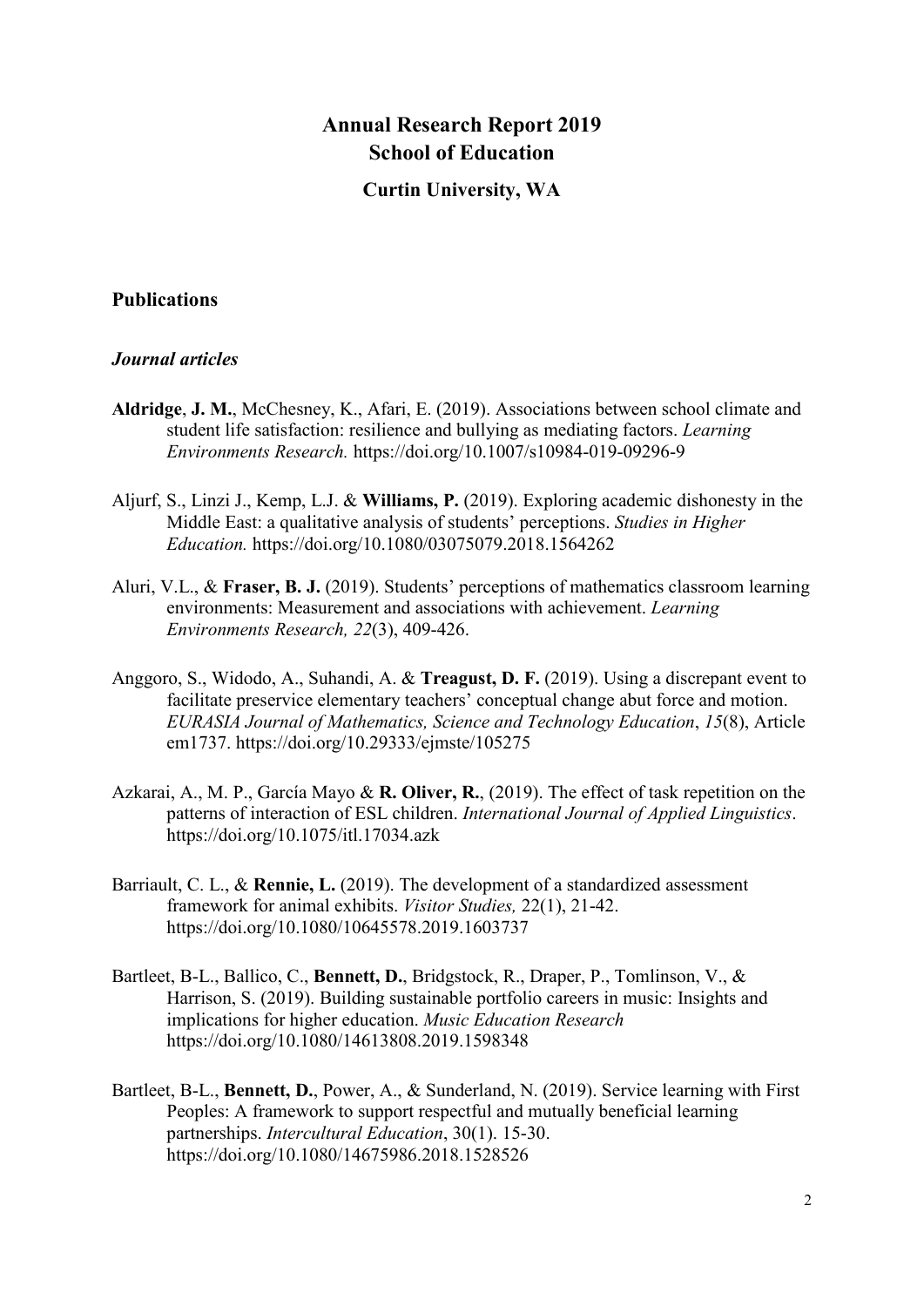- **Beltman, S.**, Helker, K., & Fischer, S. (2019). 'I really enjoy it': Emotional engagement of university peer mentors. *International Journal of Emotional Education,* 11(2), 50-70.
- **Beltman, S.**, & Poulton, E. (2019). "Take a step back": teacher strategies for managing heightened emotions. *Australian Education Research,* 46, 661–679. <https://doi.org/10.1007/s13384-019-00339-x>
- **Beltman, S.**, **Dobson, M.**, Mansfield, C.F., & **Jay, J.** (2019). "The thing that keeps me going": Educator resilience in early learning settings. *International Journal of Early Years Education.* <https://doi.org/10.1080/09669760.2019.1605885>
- **Bennett, D.** (2019). DDCA advocacy and collaboration: Leveraging the data to influence [policy and practice.](https://nitro.edu.au/articles/2019/11/15/ddca-advocacy-and-collaboration-leveraging-the-data-to-influence-policy-and-practice) *NiTRO,* The Australian Council of Deans and Directors of Creative Arts. Retrieved from https://nitro.edu.au/articles/2019/11/15/ddca-advocacyand-collaboration-leveraging-the-data-to-influence-policy-and-practice
- **Bennett, D.** (2019). Graduate employability and higher education: Past, present and future. *HERDSA Review of Higher Education*, 5, 31-61.
- **Bennett, D.**, Hennekam, S., Macarthur, S., Hope, C. A., & Goh, T. (2019). Hiding gender: how female composers manage gender identity. *Journal of Vocational Behavior, 113,* 20-32.<https://doi.org/10.1016/j.jvb.2018.07.003>
- Berson I. R., **Murcia, K.**, Berson, M. J., Damjanovic V., & McSporran, V. (2019). Tangible Digital Play in Australian and U.S. Preschools. *Kappa Delta Pi Record,* 55(2), 78-84. <https://doi.org/10.1080/00228958.2019.1580986>
- **Blackley, S.**, & **Howell, J.** (2019) The Next Chapter in the STEM Education Narrative: Using Robotics to Support Programming and Coding*. Australian Journal of Teacher Education*. 44(4), 51-64. http://doi.org/10.14221/ajte.2018v44n4.4
- **Bromley, T.**, Oakley, G. & Vidovich, L. (2019). The enactment of literacy curriculum policy by early childhood teachers in two Australian schools. *Literacy,* 53(3), 160-169. <https://doi.org/10.1111/lit.12166>
- Burns S. K., Hendriks J, Mayberry L, Duncan S, Lobo R, & **Pelliccione, L.** (2019). Evaluation of the implementation of a relationship and sexuality education project in Western Australian schools: Protocol of a multiple, embedded case study. *BMJ Open,* 9(2). Article e026657. Retrieved from<https://bmjopen.bmj.com/content/9/2/e026657>
- Burwell, K., Carey, G., & **Bennett, D.** (2019). Isolation in studio music teaching: The secret garden. *Arts and Humanities in Higher Education*, *18*(4), 372–394. <https://doi.org/10.1177/1474022217736581>
- Canagarajah, S., & **Dovchin, S.** (2019). The everyday politics of translingualism as a resistant practice. *International Journal of Multilingualism*, 16(2), 1-18. <https://doi.org/10.1080/14790718.2019.1575833>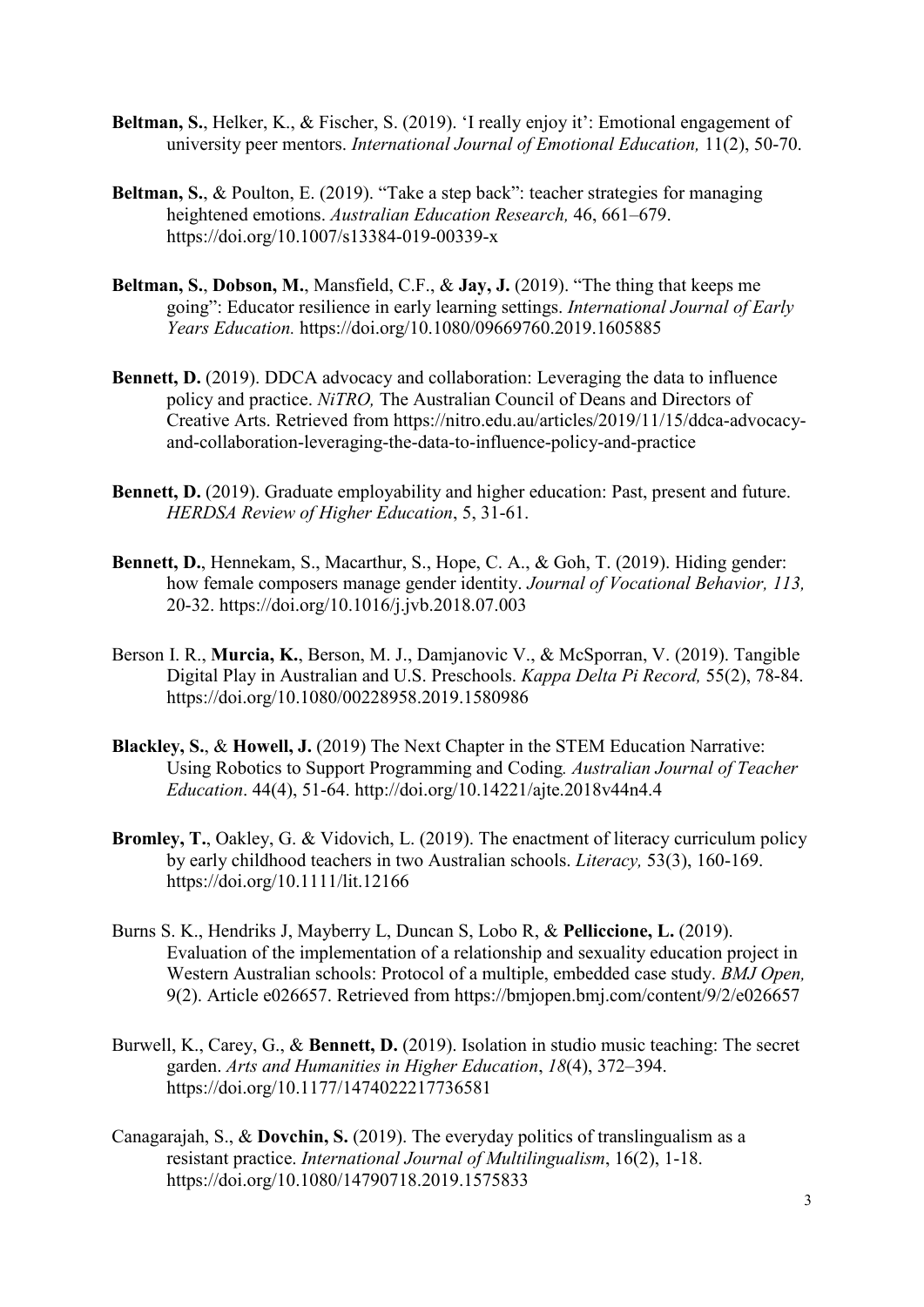- **Cavanagh, R. F.**, **Asano-Cavanagh, Y.**, & Fisher Jr., W. P. (2019). [Natural Semantic](http://hdl.handle.net/20.500.11937/77073)  [Metalanguage as an approach to measuring meaning.](http://hdl.handle.net/20.500.11937/77073) *Journal of Physics: Conference Series,* 1379(1). <https://doi:10.1088/1742-6596/1379/1/012019>
- **Chen, J.**, (2019). Designing online project-based learning instruction for EFL learners: A webquest approach. *MEXTESOL Journal*, *43*(2), 1-7. Retrieved from http://www.mextesol.net/journal/index.php?page=journal&id\_article=8559
- **Chen, J. C.**, (2019). Restorying a "newbie" teacher's 3D virtual teaching trajectory, resilience and professional development through action research: A narrative case study. *TESOL Quarterly*. Advanced online publication. <https://doi.org/10.1002/tesq.550>
- **Chen, J. C.**, & **Dobinson, T**., & Kent, S. (2019, November). Lecturers' perceptions and experiences of Blackboard Collaborate as a distance learning and teaching tool via Open Universities Australia (OUA). *Open Learning: The Journal of Open, Distance and e-Learning.* <https://doi.org/10.1080/02680513.2019.1688654>
- **Chen, J. C.**, & Kent, S. (2019). Task engagement, learner motivation and avatar identity of struggling English language learners in the 3D virtual world. *System*, Advanced online publication.<https://doi.org/10.1016/j.system.2019.102168>
- Chen, X., de Goes, L. F., **Treagust, D. F**., & Eilks, I. (2019). An analysis of the visual representation of redox reactions in secondary chemistry textbooks from different Chinese communities. *Education Sciences,* 9(1), 42*.*  <https://doi.org/10.3390/educsci9010042>
- De Maio, C., **Dixon, K**., & Yeo S. (2019). Academic staff responses to student plagiarism in universities: A literature review from 1990 to 2019. *Issues in Educational Research,* 29(4), 1131-1142.
- **Deieso, D.**, & **Fraser, B. J.** (2019). Learning environment, attitudes and anxiety across the transition from primary to secondary school mathematics. *Learning Environments Research, 22*(1), 133-152. <https://doi.org/10.1007/s10984-018-9261-5>
- **Dinham, J.**, & Williams, P. (2019). Developing Children's Physical Literacy: How well prepared are prospective teachers? *Australian Journal of Teacher Education,* 44(6), 54-69.
- Divan, A., Knight, E., **Bennett, D.** & Bell, K. (2019) Marketing graduate employability: understanding the tensions between institutional practice and external messaging. *Journal of Higher Education Policy and Management*, 41(5), 485-499. <https://doi.org/10.1080/1360080X.2019.1652427>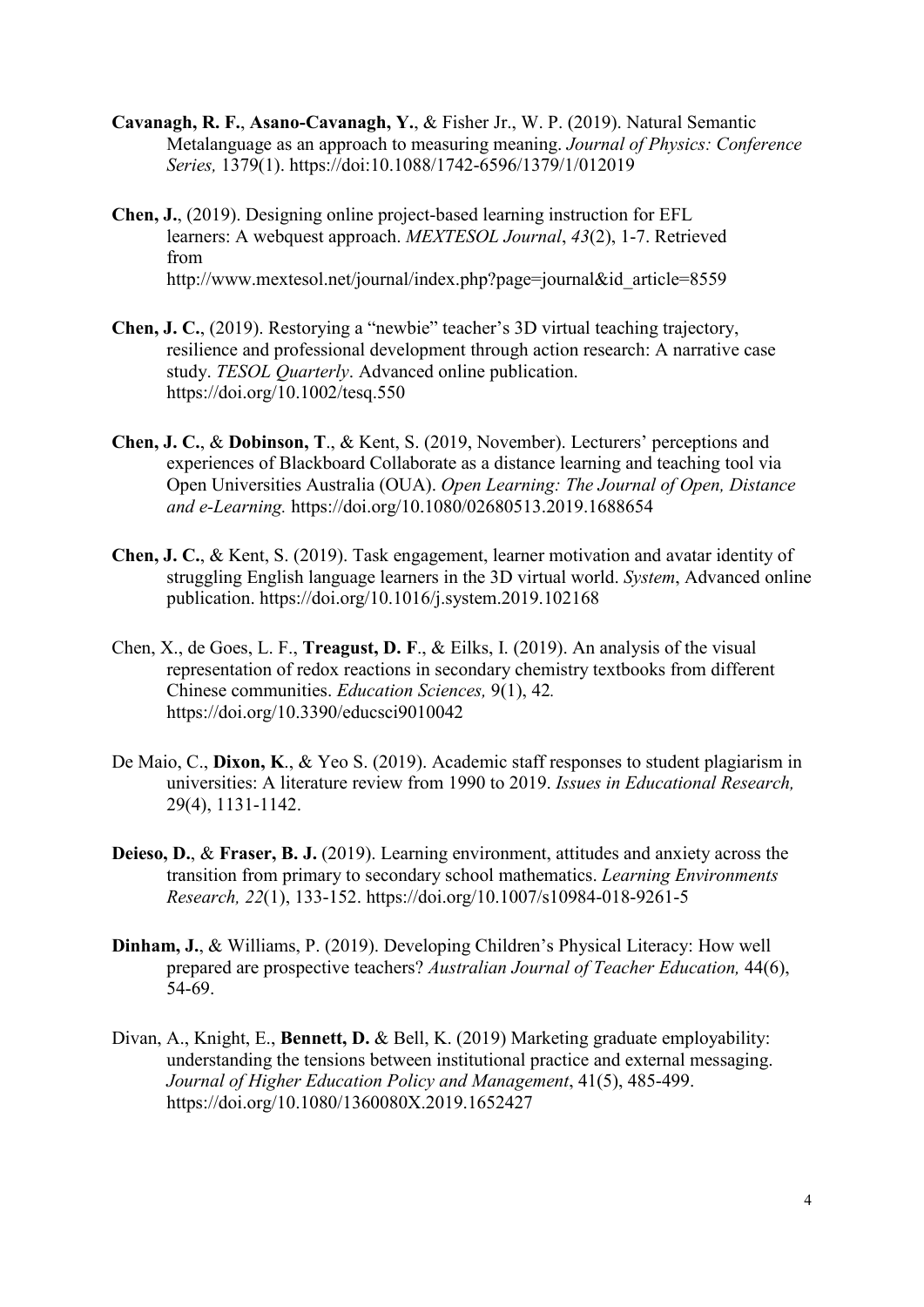- **Dobson, M**. & **Beltman, S.** (2019). Powerful and pervasive, or personal and positive? Views of young girls, parents and educators about media. *Issues in Educational Research, 29*(1), 38-54.
- **Dovchin, S.** (2019). Language crossing and linguistic racism: Mongolian immigrant women in Australia. *Journal of Multicultural Discourses*, 14(4), 1-18. <https://doi.org/10.1080/17447143.2019.1566345>
- **Dovchin, S.** (2019). Translingual English, Facebook, and gay identities. *World Englishes*. <https://doi.org/10.1111/weng.12445>
- **Dovchin, S.**, & Lee, J, W. (2019). Introduction to special issue: 'The Ordinariness of Translinguistics'*, International Journal of Multilingualism,* 16(2), 105-111. <https://doi.org/10.1080/14790718.2019.1575831>
- **Ellis, R.** (2019) Editorial. *Language Teaching for Young Learners*, 1(1), 1-3. <https://doi.org/10.1075/ltyl.00002.edi>
- **Ellis, R.** (2019). Editorial. *Language Teaching for Young Learners*, 1(2), 107-110.
- **Ellis, R.** (2019). Towards a modular curriculum for using tasks. *Language Teaching Research,* 23(4), 454-475. [https://doi.org/10.1177/1362168818765315](https://doi.org/10.1177%2F1362168818765315)
- **Ellis, R.**, Li, S., & Zhu, Y., (2019). The effects of pre-task explicit instruction on the performance of a focused task. *System*, 80, 38-47.
- Erlam, R. & **Ellis, R. (2019).** Input-based tasks for beginner-level learners: An approximate replication of Erlam & Ellis (2018*). Language Teaching*, 52(4), 490-511.
- Farese, G. M. & **Asano-Cavanagh, Y.** (2019). Analysing nostalgia in cross-linguistic perspective. *Philology*. 4, 213-241.
- Fernández-Fontecha, A., O'Halloran, K. L., Wignell, P., & **Tan, S.** (2019). Scaffolding CLIL in the Science Classroom via Visual Thinking: A Systemic Functional Multimodal Approach. *Linguistics and Education*, 55, 1-10. Advanced online publication. <https://doi.org/10.1016/j.linged.2019.100788>
- **Fraser, B. J.**, & Hasan, A. (2019). One-to-one tutoring and mathematics students' achievement in the United Arab Emirates. *Learning and Teaching in Higher Education: Gulf Perspectives, 16*(1), 1-18. <https://doi.org/10.18538/lthe.v16.n1.330>
- **Gobby, B.**, & Niesche, R. (2019). Community empowerment? School autonomy, school boards and depoliticising governance. *Australian Educational Researcher,* 46, 565– 582. <https://doi.org/10.1007/s13384-019-00303-9>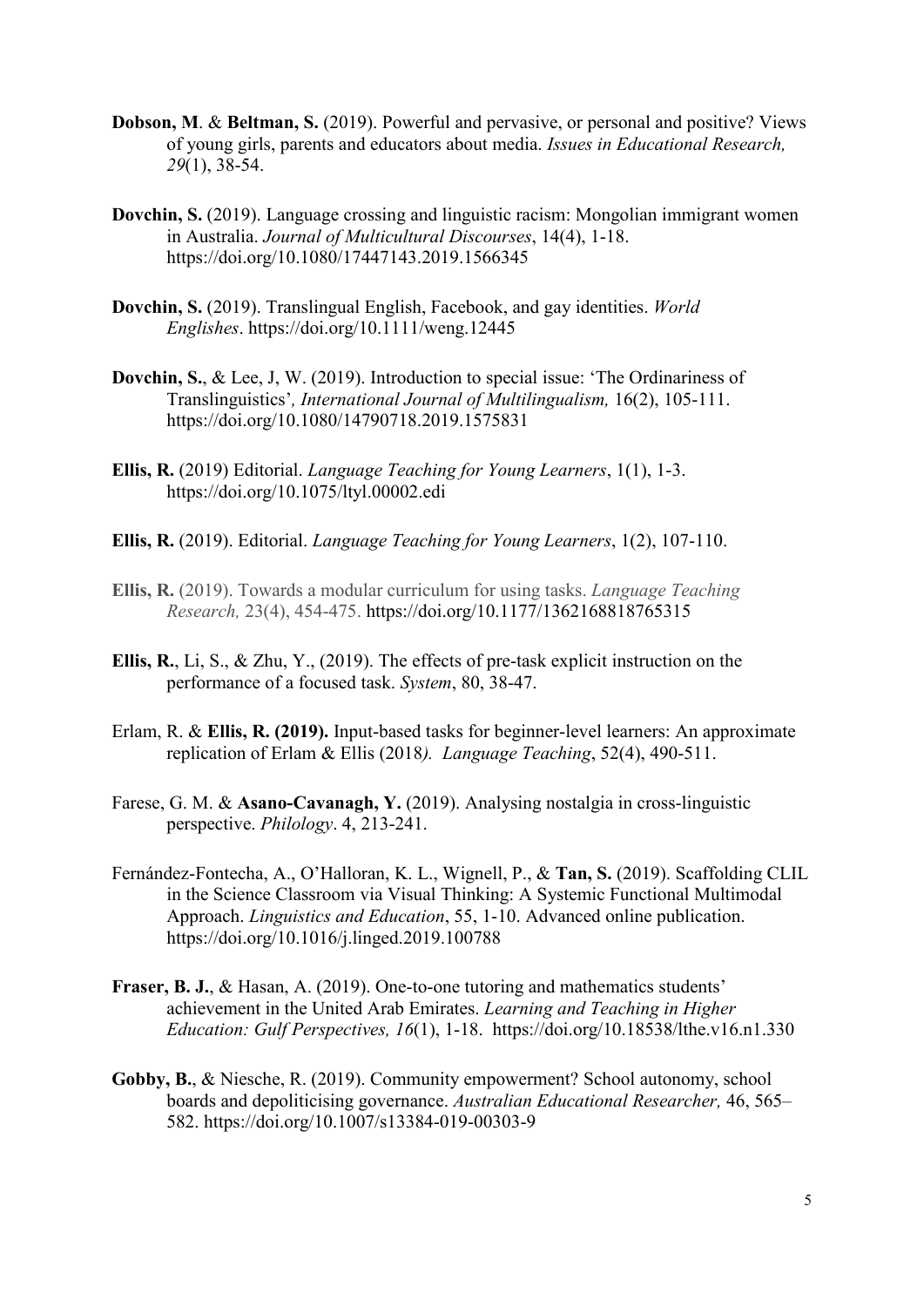- Gorman, M. & **Ellis, R.** (2019). The relative effects of metalinguistic explanation and direct written corrective feedback on children's grammatical accuracy in writing. *Language Teaching for Young Learners*, 1(1), 57-81.<https://doi.org/10.1075/ltyl.00005.gor>
- Hansen, R. F., & **Rennie, L. J.** (2019). Australian faceted fluorite specimen from the Natural History Museum, London. *The Australian Gemmologist*, 27(1), 12-19.
- Hennekam, S., **Bennett, D.**, Macarthur, S., Goh, T., & Hope, C. (2019). An international perspective on managing career as a woman composer. *International Journal of Arts Management*, *21*(3), 4-13.
- Hennekam, S., Macarthur, S., **Bennett, D.**, Hope, C. & Goh, T. (2019). Women composers' use of online communities of practice to build and support their careers. *Personnel Review*, 49(1), 215-230. https://doi.org/10.1108/PR-02-2018-0059
- Khalil, N., & **Aldridge, J**. (2019). Assessing students' perceptions of their learning environment in science classes in the United Arab Emirates. *Learning Environments Research,* 22, 365–386.<https://doi.org/10.1007/s10984-019-09279-w>
- Lai, B., Wilroy, J., Young, H.J., **Howell, J.**, Rimmer, J.H., Mehta, T., & Thirumalai. M., (2019). A Mobile App to Promote Adapted Exercise and Social Networking for People With Physical Disabilities: Usability Study. *JMIR formative research,* 3(1), Article e11689.<https://doi.org/10.2196/11689>
- **Lambert, C**. & Nakamura, S. (2019). Language proficiency and language use: A study of English as a first and second language. *International Journal of Applied Linguistics,* 29(2), 248-264.<https://doi.org/10.1111/ijal.12224>
- **Lambert, C.**, & **Zhang, G**. (2019). Engagement in the use of English and Chinese as foreign languages: The role of learner-generated content in instructional task design. *The Modern Language Journal, 103*(2), 391-411.<https://doi.org/10.1111/modl.12560>
- Li S, **Ellis, R.**, Zhu Y. (2019). The associations between cognitive ability and L2 development under five different instructional conditions. *Applied Psycholinguistics,* 40(3), 693-722.<https://doi.org/10.1017/S0142716418000796>
- Lin, K.-Yi, Hsiao, H.-S., **Williams, P. J.**, & Chen, Y.-H. (2019). Effects of 6E-oriented STEM practical activities in cultivating middle school students' attitudes toward technology and technological inquiry ability. *Research in Science & Technological Education.* <https://doi.org/10.1080/02635143.2018.1561432>
- Long C.S., **Fraser B. J.**, & Sinclair B., (2019) Differential effectiveness of alternative middle-school science sequences for students of different ethnicities. *Learning Environments Research.* https://doi.org/10.1007/s10984-019-09291-0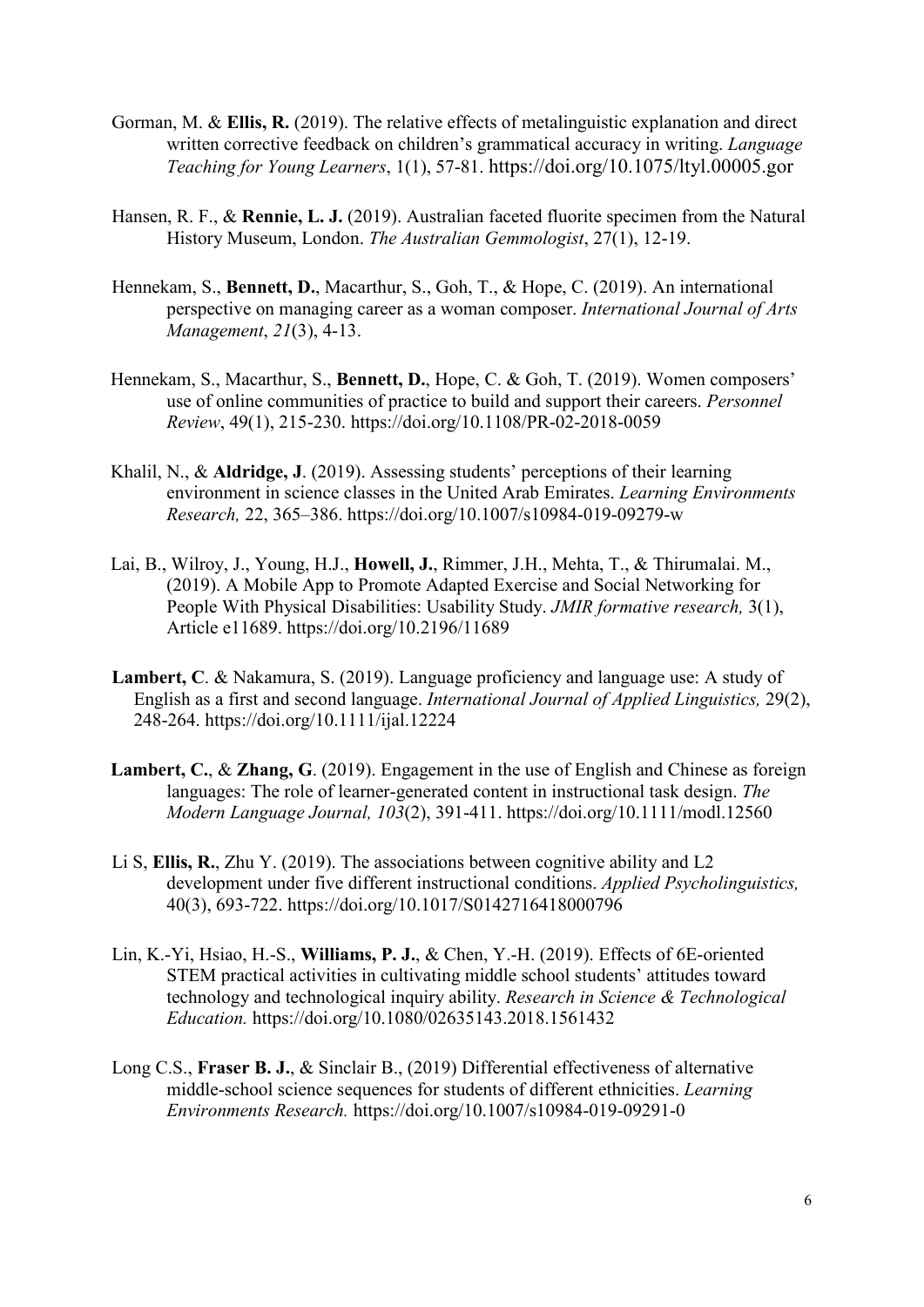- López-Íñiguez, G., & **Bennett, D.** (2019). A lifespan perspective on multi-professional musicians: Does music education prepare classical musicians for their careers? *Music Education Research*, 22(1).<https://doi.org/10.1080/14613808.2019.1703925>
- Lotherington, H., **Tan, S.**, **O'Halloran, K. L.**, Wignell, P., & Schmitt, A. (2019). Analyzing the Talking Book Imagine a world: A Multimodal Approach to English Language Learning in a Multilingual Context. *Text & Talk,* 39(6). [https://doi.org/10.1515/text-](https://doi.org/10.1515/text-2019-0239)[2019-0239](https://doi.org/10.1515/text-2019-0239)
- Mansfield, C. F. & **Beltman, S.** (2019). Promoting resilience for teachers: pre-service and in-service professional learning. *The Australian Educational Researcher, 46*(4), 583- 588.<https://doi.org/10.1007/s13384-019-00347-x>
- Marzano, A., Miranda, S., & **Sampson, D.** (2019). Using computer lab trace analytics to support learners' engagement in laboratory activities. *Italian Journal of Educational Technology,* 27(1), 36-48.
- McChesney, K. M., & **Aldridge, J. M.** (2019). What gets in the way? A new conceptual model for the trajectory from teacher professional development to impact. *Professional Development in Education.* <https://doi.org/10.1080/19415257.2019.1667412>
- McChesney, K. M., & **Aldridge, J. M.** (2019). Weaving an interpretivist stance throughout mixed methods research. *International Journal of Research and Method in Education, 42,* 225-238. <https://doi.org/10.1080/1743727X.2019.1590811>
- **McLure, F.** (2019). The Thinking Frames Approach: A case study of inclusion using student-generated multiple-representations. *Journal of Research in Special Educational Needs*, (20)1, 3-13.<https://doi.org/10.1111/1471-3802.12456>
- **Merewether, J.** (2019). New materialisms and children's outdoor environments: Murmurative diffractions. *Children's Geographies, 17*(1), 105-117. <https://doi.org/10.1080/14733285.2018.1471449>
- **Murcia, K.** & **Tang, K. S.** (2019). Exploring the Multimodality of Young Children's Coding. *Australian Educational Computing,* 34(1).
- Nguyen, N., & **Williams, P. J.** (2019, Aug). Teaching physics in Vietnam: Integrating constructivist and sociocultural learning principles with ICT. *Asia-Pacific Forum on Science Learning and Teaching,* 20(1). Retrieved from https://www.eduhk.hk/apfslt/
- O'Halloran, K.L., **Tan, S., Wignell, P.**, Bateman, J. A., Pham, D. S., & Grossman, M., Interpreting text and image relations in violent extremist discourse: A mixed methods approach for big data analytics. *Terrorism and Political Violence*, 31(3), 454-474. <https://doi.org/10.1080/09546553.2016.1233871>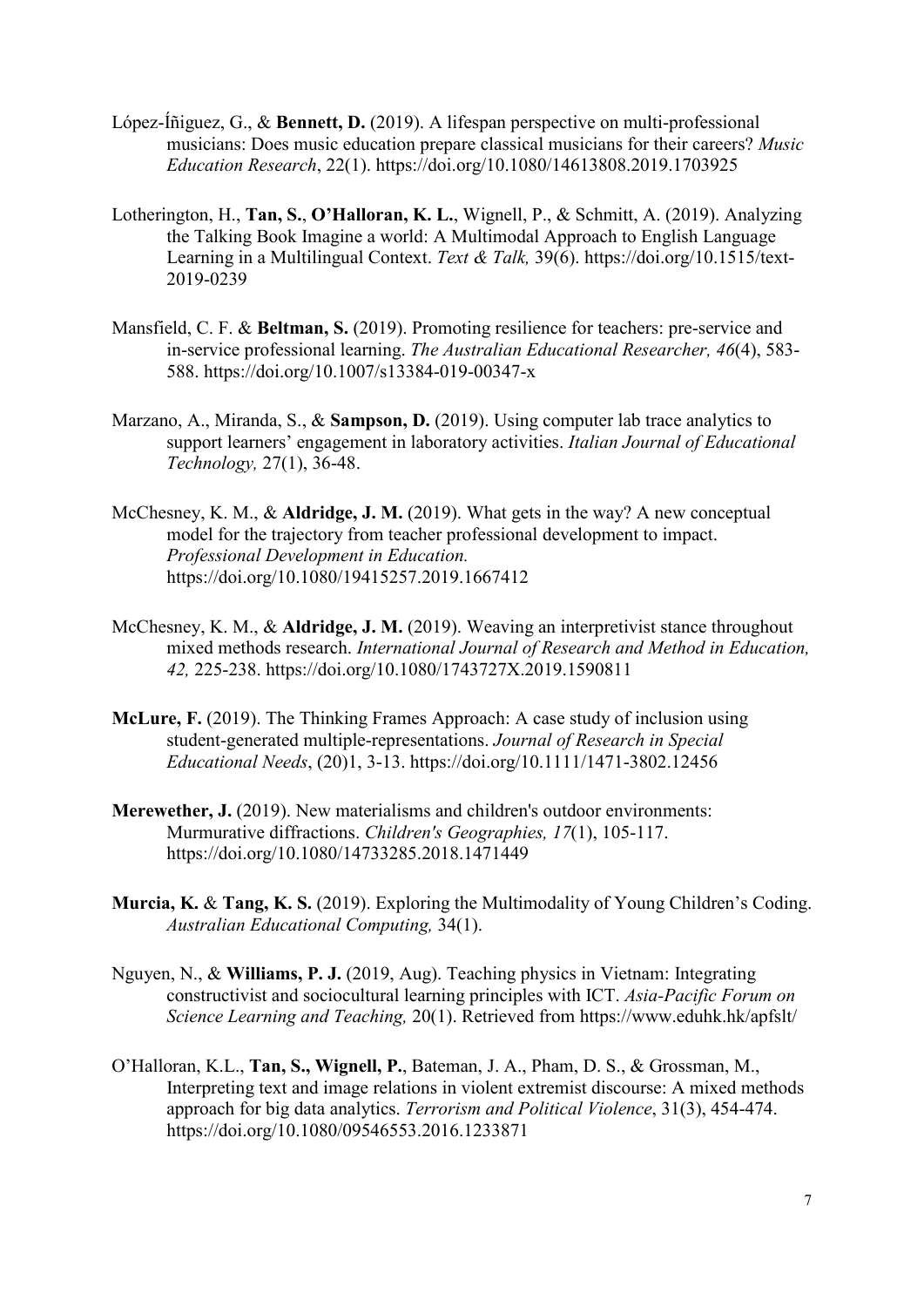- O'Halloran, K., **Wignell, P.**, & **Tan, S.** (2019). 'Doing critical discourse studies with multimodality: from metafunctions to materiality' by Per Ledin and David Machin. *Critical Discourse Studies*, 16(5), 514-521. <https://doi.org/10.1080/09546553.2016.1233871>
- **Oliver, R.**, & Azkarai, A. (2019) Patterns of interaction and young ESL learners: What is the impact of proficiency and task type? *Language Teaching for Young Learners, 1(1)*, 82-102. <https://doi.org/10.1075/ltyl.00006.oli>
- **Oliver, R.**, & Bogachenko, T. (2019). Children and tasks. *Language Teaching Research Quarterly*, 12, 48-65. https://doi.org/10.32038/ltrq.2019.12.04
- **Oliver, R.**, **Dovchin S.**, & Bogachenko T. (2019). Editorial, *Australian Review of Applied Linguistics,* 42(1), 1-3. <https://doi.org/10.1075/aral.00018.edi>
- **Oliver, R.**, **Dovchin S.**, & Bogachenko T. (2019). Editorial, *Australian Review of Applied Linguistics,* 42(3), 221-223.<https://doi.org/10.1075/aral.00027.edi>
- **Oliver, R.**, & Exell, M. (2019). Promoting positive self-identity in Aboriginal students: Case studies of Clontarf Academy youth living in a rural community. *Australian and International Journal of Rural Education, 29*(1), 30-44.
- **Owen S.** (2019). Contesting Inquiry to Preserve History Professional Educator. *Australian College of Educators*, 20, 32-36.
- **Owen, S.** (2019). Restricting Diversity to Promote Democracy: Community Literacies and Playing Across Spaces. *Cultural Science Journal,* X(X), 1–12. <https://doi.org/10.5334/csci.121>
- Parvaresh, V. & **Zhang, G.** (2019). Vagueness and elasticity of 'sort of' in TV discussion discourse in the Asian Pacific (co-editor, special issue for *Journal of Asian Pacific Communication*, 29(1), 1-147. <https://doi.org/10.1075/japc.00018.par>
- **Pelliccione, L.**, **Morey, V.**, **Walker, R.**, & **Morrison, C.** (2019). An evidence-based case for quality online initial teacher education. *Australasian Journal of Educational Technology,* 35(6), 64-79.<https://doi.org/10.14742/ajet.5513>
- Peng, J., Wang, M., **Sampson, D.**, & van Merriënboer, J. J. G. (2019). Using a visualisationbased and progressive learning environment as a cognitive tool for learning computer programming. *Australasian Journal of Educational Technology, 35*(2), https://doi.org/10.14742/ajet.4676
- Pitman, T., Roberts, L., **Bennett, D.**, & Richardson, S. (2019). An Australian study of graduate outcomes for disadvantaged students. *Journal of Further and Higher Education. 43*(1). 45-57.<https://doi.org/10.1080/0309877X.2017.1349895>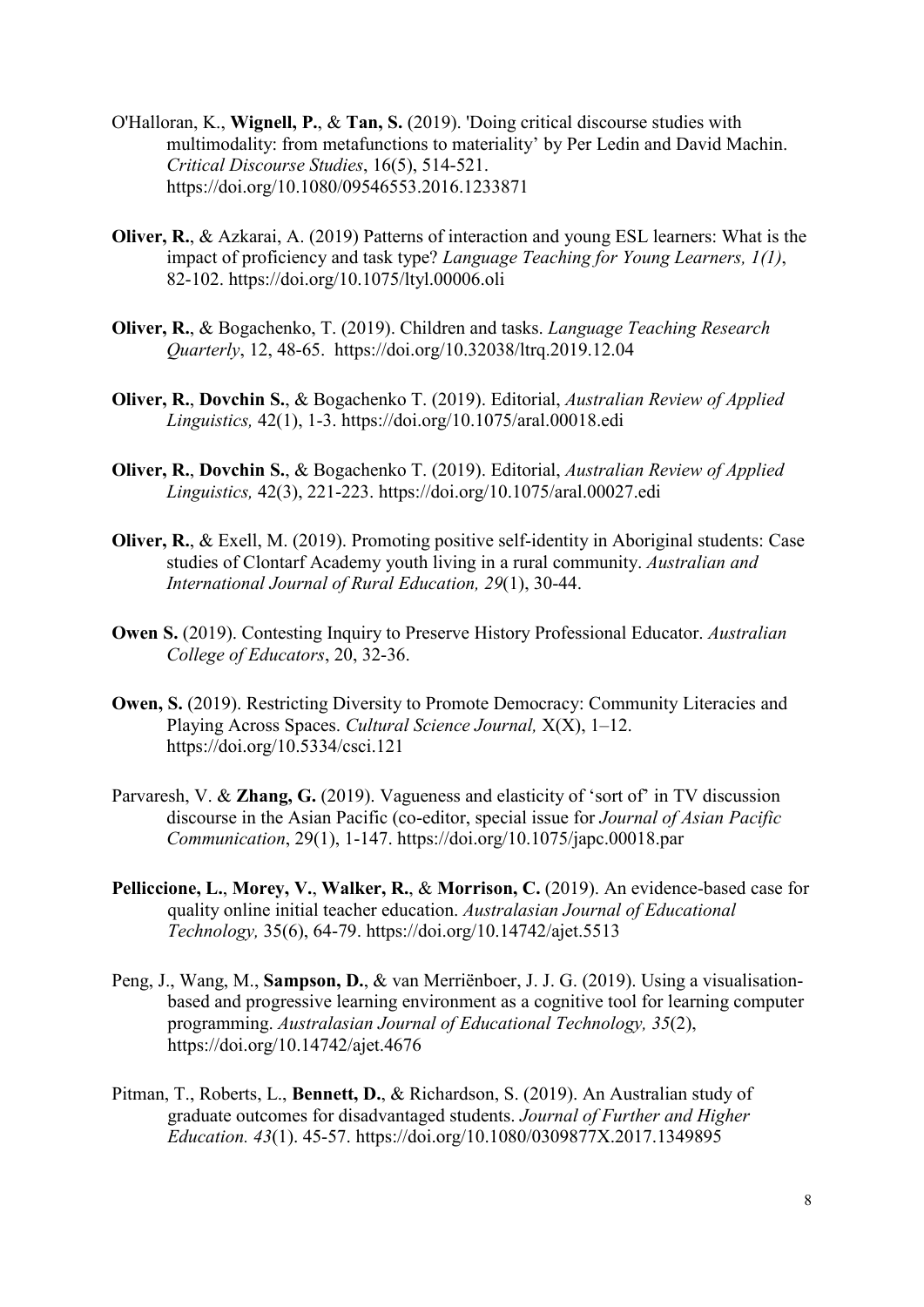- Pramathevan G. S., & **Fraser. B. J.** (2019). Learning environments associated with technology-based science classrooms for gifted Singaporean females. *Learning Environments Research.* <https://doi.org/10.1007/s10984-019-09292-z>
- Reid, A., Rowley, J., & **Bennett, D.** (2019). From expert student to novice professional: higher education and sense of self in the creative and performing arts. *Music Education Research,* 21(4), 399-413. <https://doi.org/10.1080/14613808.2019.1632279>
- Sari, E., **Koul, R.**, Rochanah, S., Arum, W.S.A., & Muda, I. (2019). How Could Management of School Environment Improve Organizational Citizenship Behaviors for The Environment? (Case Study at Schools for Specific Purposes). *Journal of Social Studies Education Research*, 10(2), 46-73.
- Sauer, L, & **Ellis, R**. (2019). The Social Lives of Adolescent Study Abroad Learners and Their L2 Development. *Modern Language Journal,* 103(4), 739-762. <https://doi.org/10.1111/modl.12589>
- Sato, E., & **Chen, J. C.** (2019). Rise to the occasion: The trajectory of a novice Japanese teacher's first online teaching through action research. *Language Teaching Research*. Advance online publication. <https://doi.org/10.1177/1362168819846794>
- Skordi, P., & **Fraser, B. J.** (2019). Validity and use of What Is Happening In this Class? (WIHIC) questionnaire in university business statistics classrooms. *Learning Environments Research, 22*(2), 275-295. <https://doi.org/10.1007/s10984-018-09277-4>
- Sultana, S., & **Dovchin, S.** (2019). Relocalization in digital language practices of university students in Asian peripheries: Critical awareness in a language classroom. *Linguistics and Education.* <https://doi.org/10.1016/j.linged.2019.100752>
- **Tan S.** (2019) Book review: Bob Hodge, Social Semiotics for a Complex World [Review of the book Social Semiotics for a Complex World by B, Hodge]. *Discourse & Society*, 30(3), 329-331.
- **Tang, K. S.** (2019). The role of language in scaffolding content & language integration in CLIL science classrooms. *Journal of Immersion and Content-Based Language Education (Special Issue: Teaching, Learning and Scaffolding in CLIL Science Classrooms)*, 7(2), 322-335. <https://doi.org/10.1075/jicb.00007.tan>
- **Tang, K. S.**, & **Williams, P. J.** (2019). STEM literacy or literacies? Examining the empirical basis of these constructs. *Review of Education*, 7(3), 675-697. <https://doi.org/10.1002/rev3.3162>
- **Tang, K. S.**, **Won, M.**, & **Treagust, D. F.** (2019). Analytical Framework for Student-Generated Drawings. *International Journal of Science Education*, 41(16), 2296-2322. <https://doi.org/10.1080/09500693.2019.1672906>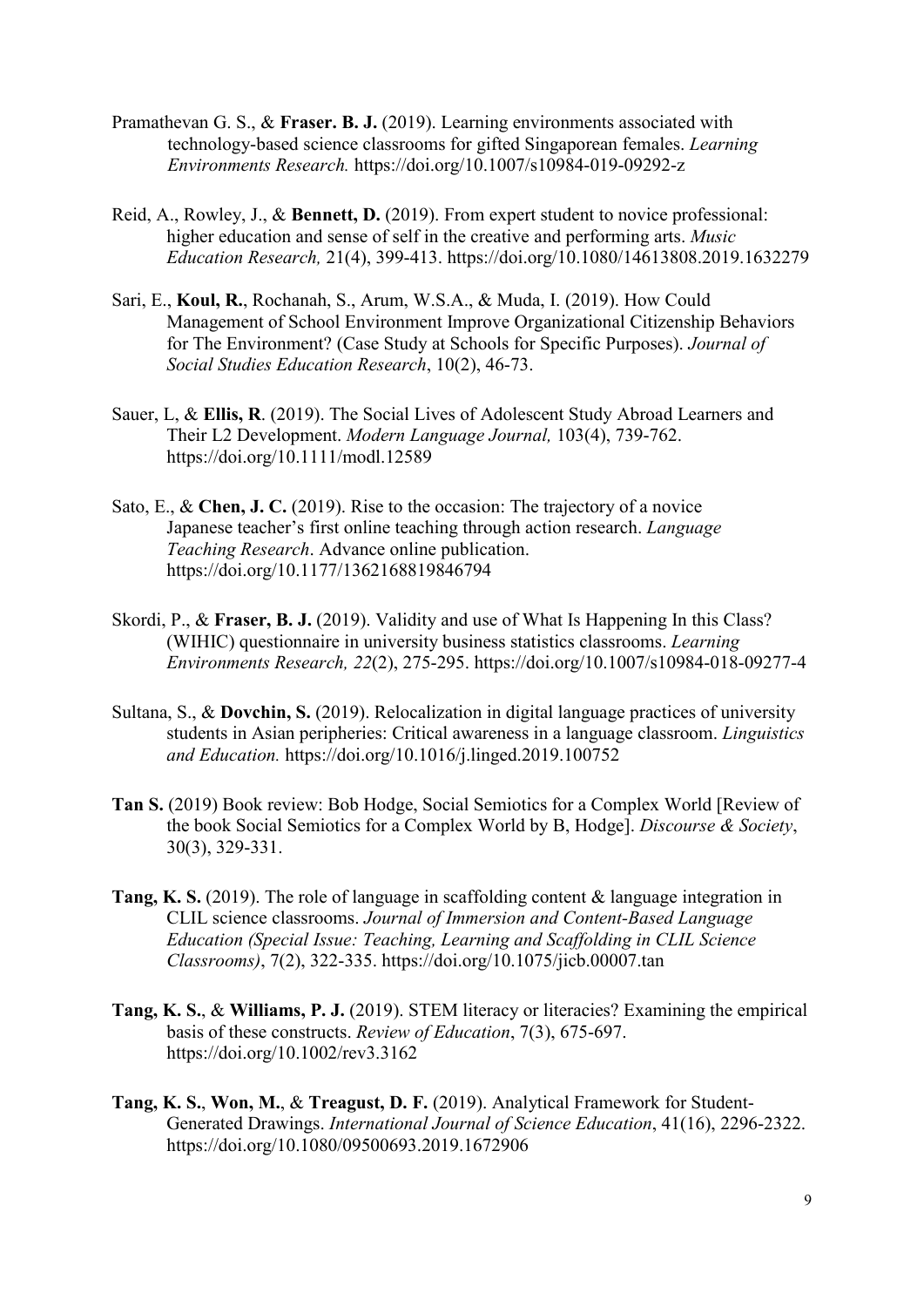- **Tang, K. S.**, & Yang, X. (2019). Student Agency in Negotiating the Relationship between Science and Religion. *Research in Science Education, 49*(5), 1301-1317. <https://doi.org/10.1007/s11165-017-9655-x>
- Tseng M.Y., & **Zhang, G.** (2019). Perceptions of and attitudes toward elastic language in online health communication in Chinese. L*ingua*, 233. Advanced online publication. <https://doi.org/10.1016/j.lingua.2019.102750>
- **Walker, R.**, **Morrison, C.**, & Hay, I. (2019). Evaluating quality in professional experience partnerships for graduate teacher employability. *Journal of Teaching and Learning in Graduate Employability,* 10(1), 118-137.
- Wei, J., **Treagust, D. F.,** Mocerino, M., Lucey, A. D., Zadnik, M., G., & Lindsay, E. (2019). Understanding interactions in face-to-face and remote undergraduate science laboratories: A literature review. *Disciplinary and Interdisciplinary Science Education Research,* 1(14), 1-16. https://doi.org/10.1186/s43031-019-0015-8
- **Wignell, P.**, O'Halloran, K. & **Tan, S.** (2019). Semiotic space invasion: The case of Donald Trump's US presidential campaign. *Semiotica*, 2019(226), 185-208. <https://doi.org/10.1515/sem-2017-0109>
- Wilkins, A., Collet-Sabe, J., **Gobby, B.** & Hangartner, J. (2019). Translations of new public management: A decentred approach to school governance in four OECD countries. *Globalisation, Societies and Education*, 17(2), 147-160. <https://doi.org/10.1080/14767724.2019.1588102>
- **Williams, P. J.** (2019). The principles of teaching and learning in STEM education. *AIP Conference Proceedings,* 2081(1).<https://doi.org/10.1063/1.5093996>
- **Williams, P. J.**, Ellis, D., Pagram, J., Macgregor, D., Seeman, K., & Fujita, S. (2019). A critical perspective on technology education in Australia. *Journal of the Japan Society of Technology Education.* 61(2). 169-186.
- **Williams, P. J.**, Milne, L., Reinsfield, E., Lee, K. & Fujita, S. (2019). A critical perspective on Technology Education in New Zealand. *Journal of the Japan Society of Technology Education*. 61(1). 64-79.
- Williams, M., **Tang, K. S.**, & **Won, M.** (2019). ELL's science meaning making in multimodal inquiry: A case-study in a Hong Kong bilingual school. *Asia-Pacific Science Education, 5*(1), 3.<https://doi.org/10.1186/s41029-019-0031-1>
- Xu, M., **Williams, P. J**. & Gu, J. (2019). An initial development and validation of a Chinese technology teachers' attitudes toward technology (TTATT) scale. *International Journal of Technology and Design Education*. https://doi.org/10.1007/s10798-019-09551-3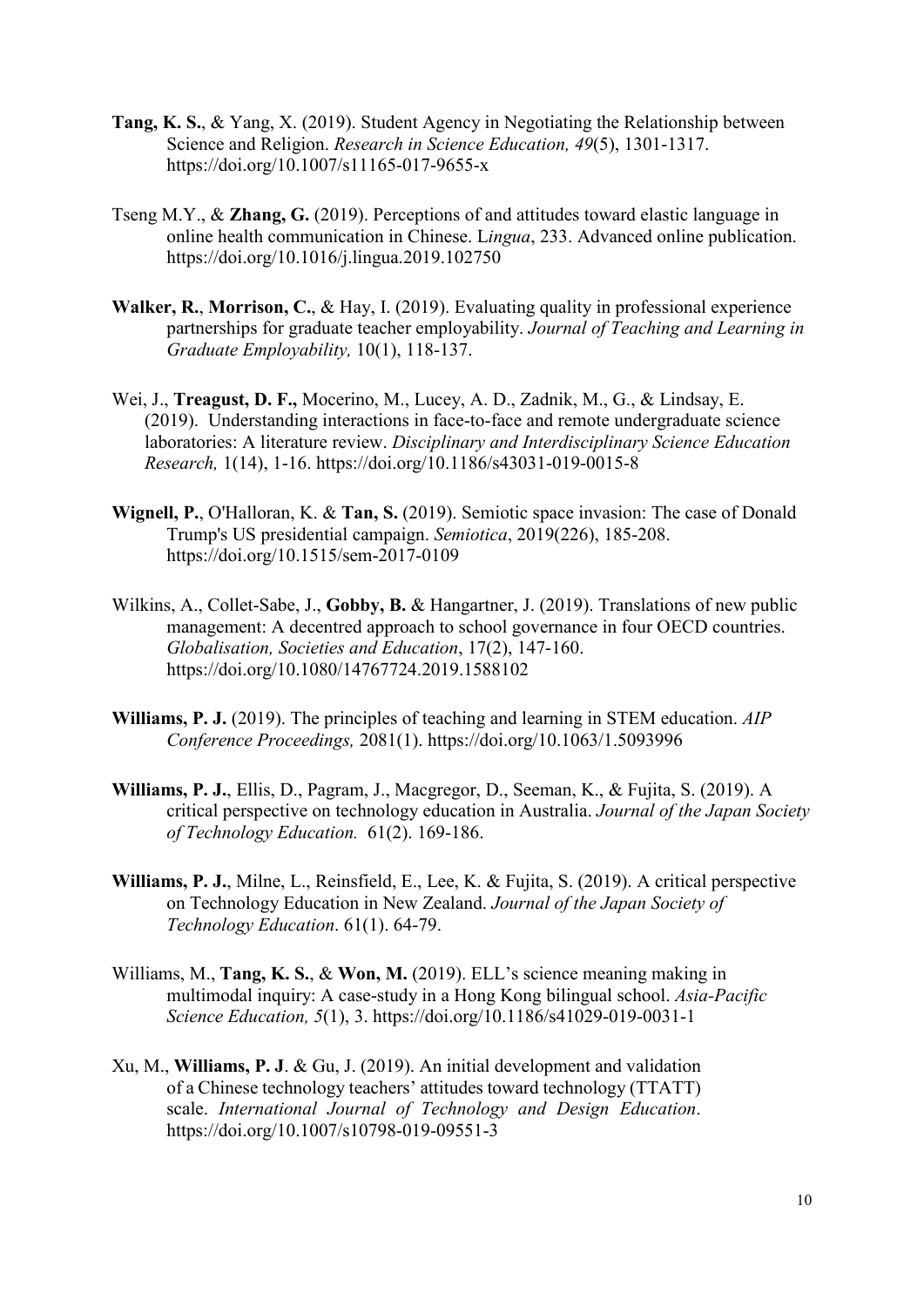- Xu M, **Williams P. J.**, Gu, J., & Zhang, H. (2019, March). Hotspots and trends of technology education in the International Journal of Technology and Design Education: 2000– 2018. *International Journal of Technology and Design Education.*  <https://doi.org/10.1007/s10798-019-09508-6>
- **Zhang, G.** (2019). The pragmatic use of 'sort of' in TV forums: A Chinese perspective. *Journal of Asian Pacific Communication*, 29(1), 62–85. https://doi.org/10.1075/japc.00021.zha

#### *Edited books*

- Barrett, T. A., & **Dovchin, S.** (Eds.). (2019). *Critical Inquiries in the Sociolinguistics of Globalization*. Bristol: Multilingual Matters.
- **Bennett, D.**, Rowley, J., & Schmidt, P. (Eds.). (2019). *[Leadership and the development of](https://www.routledge.com/Leadership-and-Musician-Development-in-Higher-Music-Education-1st-Edition/Bennett-Rowley-Schmidt/p/book/9781138587472)  [musicians in higher music education](https://www.routledge.com/Leadership-and-Musician-Development-in-Higher-Music-Education-1st-Edition/Bennett-Rowley-Schmidt/p/book/9781138587472)*. New York: Routledge.
- Chang, M., Popescu, E., Kinshuk, Chen, N.-S., Jemni, M., Huang, R., Spector, J.M., **Sampson, D. G.** (Eds.). (2019). *Foundations and Trends in Smart Learning: Proceedings of 2019 International Conference on Smart Learning Environments.*  Singapore: Springer.
- **Dobinson, T.**, & Dunworth, K. (Eds.). (2019). *Literacy unbound: Multiliterate, multilingual, multimodal*. Basel, Switzerland: Springer International Publishing.
- Rowley, J., **Bennett, D.**, & Schmidt, P. (Eds.). (2019). *[Leadership of pedagogy and](https://www.routledge.com/Leadership-of-Pedagogy-and-Curriculum-in-Higher-Music-Education/Rowley-Bennett-Schmidt/p/book/9780367077334)  [curriculum in higher music education](https://www.routledge.com/Leadership-of-Pedagogy-and-Curriculum-in-Higher-Music-Education/Rowley-Bennett-Schmidt/p/book/9780367077334)*. New York: Routledge.
- **Sampson, D. G.**, Spector, J.M., Ifenthaler, D., Isaías, P., Sergis, S. (Eds.). (2019). *Learning Technologies for Transforming Large-Scale Teaching, Learning, and Assessment* Cham: Springer.
- **Williams, P. J.** & Barlex, D. (Eds.). (2019). *Explorations in technology education research*. Melbourne: Springer.

#### *Book chapters*

- **Asano-Cavanagh, Y.** (2019). Inochi and tamashii: Incursions into Japanese ethnopsychology. In B. Peeters (Ed.). *Heart- and soul-like constructs across languages, cultures, and epochs* (pp. 30-57). London: Routledge.
- **Asano-Cavanagh, Y.**, & Farese, G. M. (2019). [In staunch pursuit: The semantics of the](http://doi.org/10.1007/978-981-32-9975-7)  Japanese terms shūkatsu ['job hunting' and konkatsu](http://doi.org/10.1007/978-981-32-9975-7) 'marriage partner hunting'. In B. Peeters, K. Mullan, & L. Shadowy (Eds.), *Studies in Ethnopragmatics, Cultural Semantics, and Intercultural Communication* (pp. 17-34). Singapore: Springer.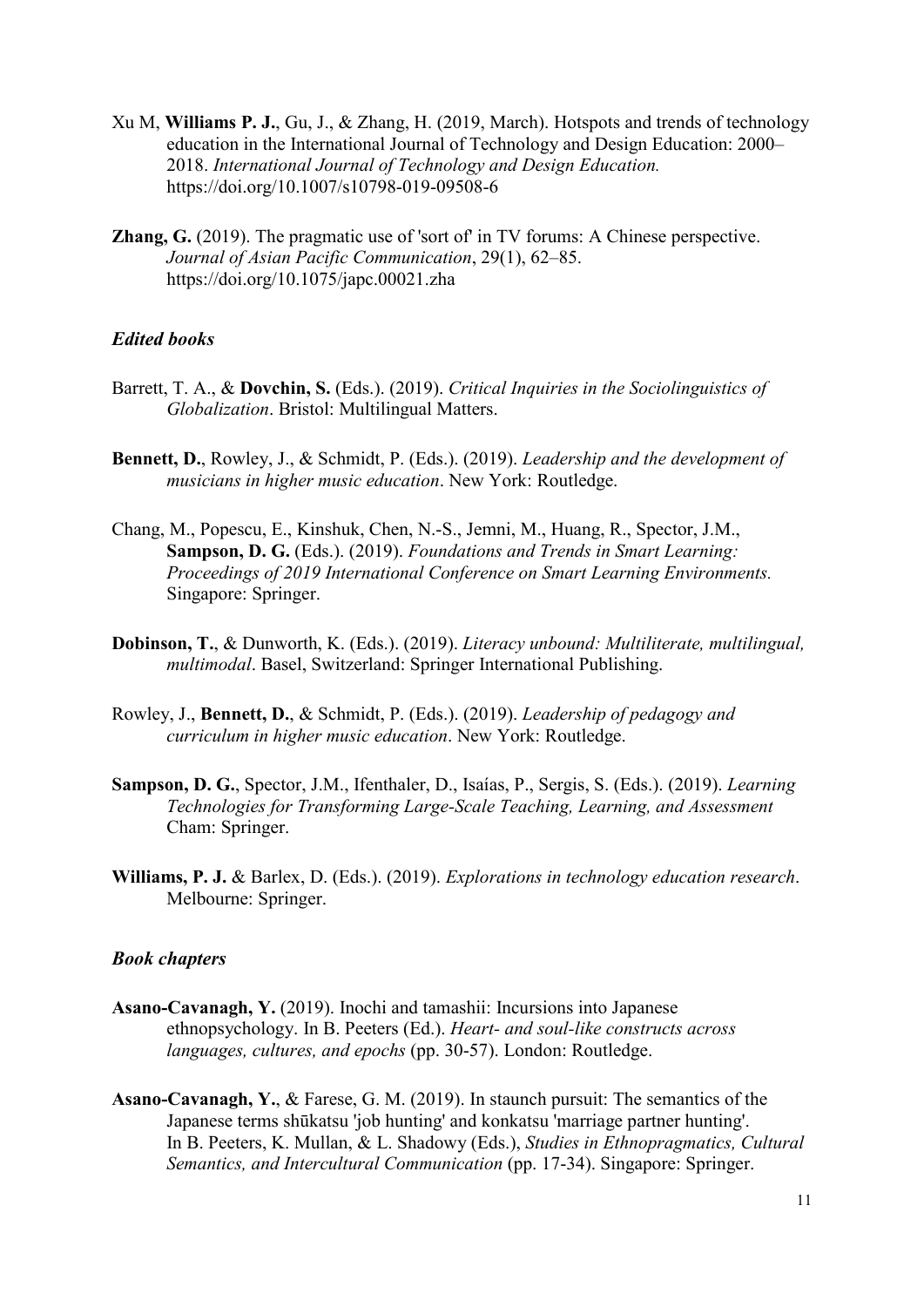- Barlex, D., & **Williams, P. J.** (2019). A Synoptic View. In D. Bartlex & P. J. Williams (Eds.) *Explorations in Technology Education Research*. (pp. 279-290). Melbourne: Springer.
- **Bennett, D.** (2019). Meeting society's expectations of graduates: Education for the public good. In J. Higgs, G. Crisp, & W. Letts (Eds.), *Education for employability I: The employability agenda* (pp. 35-48). Rotterdam: Brill-Sense Publishers.
- **Bennett, D.**, Knight, E., Divan, A., & Bell, K. (2019) Marketing graduate employability: The language of employability in higher education In J. Higgs, W. Letts, G. Crisp (Eds.), *Education for employability (volume II): Learning for future possibilities* (pp. 105- 116). Netherlands: Brill Sense.
- **Bennett, D.**, Rowley, J., & Schmidt, P. (2019). How is leadership developed in higher music education? In D. Bennett, J. Rowley, & P. Schmidt (Eds.), *Leadership and musician development in higher music education* (pp. 6-13). New York: Routledge.
- **Bennett, D.**, Rowley, J., & Schmidt, P. (2019). Institutional leadership and musician development in higher music education. In D. Bennett, J. Rowley, & P. Schmidt, (Eds.), *Leadership and musician development in higher music education* (pp. 190- 201). New York: Routledge.
- **Bennett, D.** (2019). Higher music education and the need to educate the whole musician: Musicians' work in early-, mid- and late career. In P. Pike, (Ed.), *The Proceedings of the 22nd International Seminar of the Commission for the Education of the Professional Musician (CEPROM)*, (pp. 17-28). Almaty, Kazakhstan.
- Buckley, A., **Merewether, J.**, Tye, M., **Giamminuti, S.**, & **Kuzich, S.** (2019). A co-enquiry journey into early childhood settings: A rapid appraisal approach for the joint construction of knowledge. In R. Creagh & S. McGann (Eds.), *Visual spatial enquiry: Diagrams and metaphors for architects and spatial thinkers* (pp. 47-61). London: Routledge.
- **Chen, J. C.** (2019). 'To Blog, Not to Block': Examining EFL learners' language development and intercultural competence in the blogosphere through the sociocultural lens. In T. Dobinson & K. Dunworth (Eds.), *Literacy unbound: multiliterate, multilingual, multimodal* (pp. 225-245). Cham, Switzerland: Springer.
- Chu, H-E, Son, Y-A, Koo, H-K, Martin, S., & **Treagust, D. F.** (2019). The potential of artsintegrated STEM approaches to promote students' science knowledge construction and a positive perception of science learning. In Y-S. Hsu and S-C. Fang (Eds.), *Asia-pacific STEM teaching practices: From theoretical frameworks to practices (pp. 17-38).* Singapore: Springer.
- **Dobinson, T.**, & Dunworth, K. (2019). Introduction. In T. Dobinson & K. Dunworth (Eds.), *Literacy unbound: Multiliterate, multilingual, multimodal* (pp. 1-9). Basel, Switzerland: Springer International Publishing.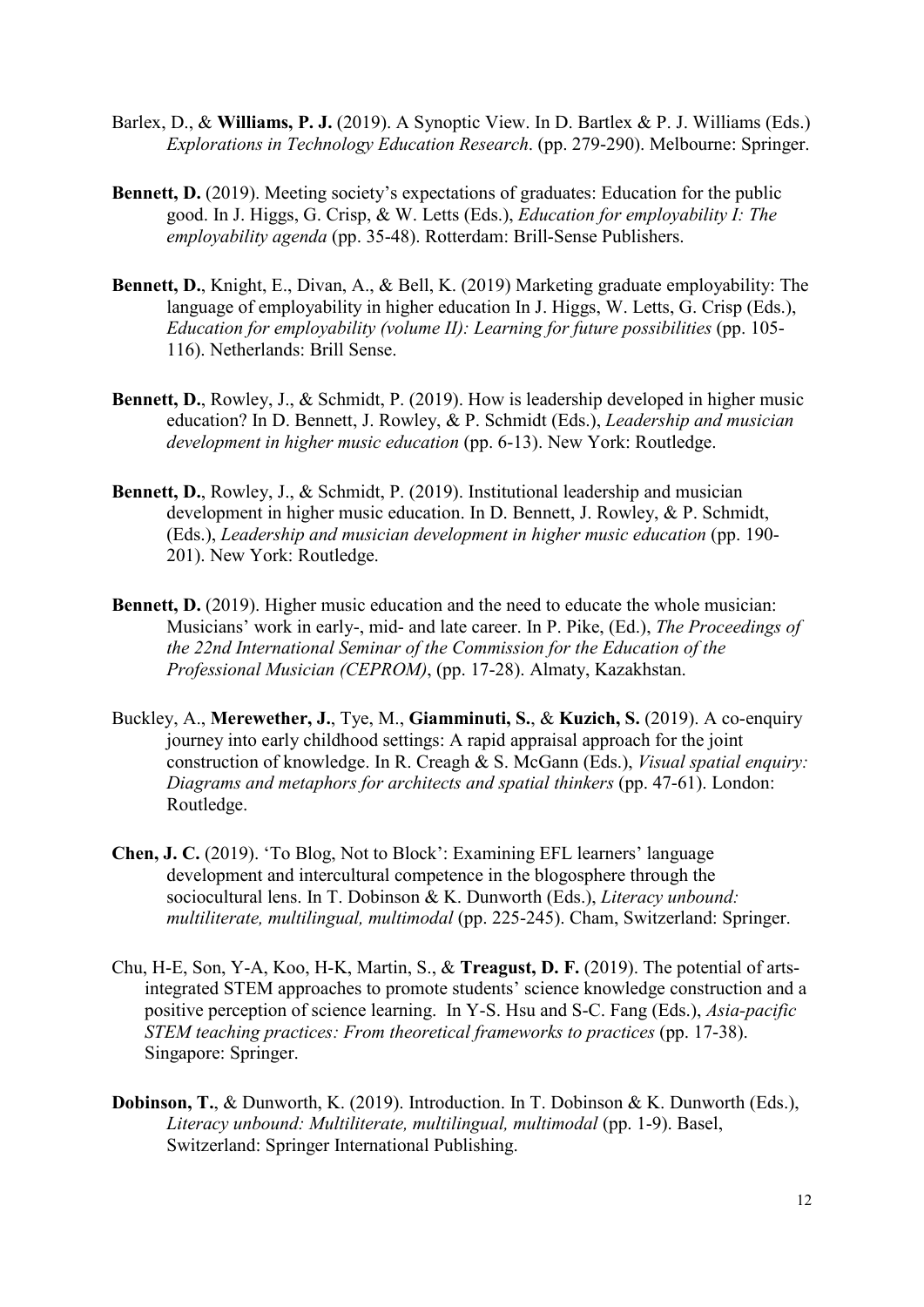- **Dobinson, T.**, **Mercieca, P.**, & Kent, S. (2019). World Englishes in academic writing: Exploring markers' responses. In T. Dobinson & K. Dunworth (Eds.), *Literacy unbound: Multiliterate, multilingual, multimodal* (pp. 11-30). Basel, Switzerland: Springer International Publishing.
- **Dobson, M**. (2019). Hayley's Story: Exploring a Junior Primary Student's Relationship with Media. In L. Greed, D. Holloway, K. Stevenson, & K. Jaunzens (Eds.), *Digitising Early Childhood*, (pp. 104-124). Cambridge, UK: Cambridge Scholars.
- **Dovchin, S.** (2019). Inverted Youth Language in Mongolia as Macroscopic and Microscopic Chronotopes. In S. Kroon & J. Swanenberg (Eds.), *Chronotopic Identity Work: Sociolinguistic Analyses of Cultural and Linguistic Phenomena in Time and Space*, (pp. 25-49). Bristol: Multilingual Matters.
- **Dovchin, S.** (2019). The Politics of Injustice in Translingualism: Linguistic Discrimination. In T.A. Barrett & S. Dovchin, *Critical Inquiries in the Sociolinguistics of Globalization*, (pp. 84-101), Bristol: Multilingual Matters.
- **Ellis, R.** (2019). Forward. In E. Wen, P. Skehan, A. Biedron, S. Li & R. Sparks (Eds). *Language aptitude: Advancing theory, testing, research and practice* (pp. xv-xvii). New York: Routledge.
- **Ellis, R.** (2019). Task preparedness. In Z. Wen & M. Ahmadian (Eds*.). Researching L2 task performance and pedagogy: In honour of Peter Skehan* (pp. 15-38) Amsterdam: John Benjamins.
- **Fraser, B. J.**, Khine, M. S., & Khaing, N. N. (2019). Learning environments in Myanmar. In F. Lesniewski (Ed.), *Myanmar: Environmental political and social issues* (pp. 1-35). New York: Nova Science Publishers.
- Gardner, P. (2019). Goldilocks and the three semiotic bears: Young children's engagement with early literacy – A Vygotskian approach. In T. Dobinson & K. Dunworth (Eds.), Literacy unbound: Multiliterate, multilingual, multimodal (pp. 203-224). Basel, Switzerland: Springer International Publishing.
- **Gong, Q.**, Kawasaki, K., Yeung, W. L., **Zhang, G.**, & **Dobinson, T.** (2019). Students' perceptions of the use of video recording in additional language oral assessments. In T. Dobinson & K. Dunworth (Eds.), *Literacy unbound: Multiliterate, multilingual, multimodal* (pp. 133-152). Basel, Switzerland: Springer International Publishing.
- Hasan, A., & **Fraser, B. J.** (2019). Evaluation of activity-based teaching for motivating adult Emiratis who experienced difficulties in learning mathematics at school. In T. Oliver (Ed.), *Student motivation: Perspectives, improvement strategies and challenges* (pp. 69-107). New York: Nova Scientific Publishers.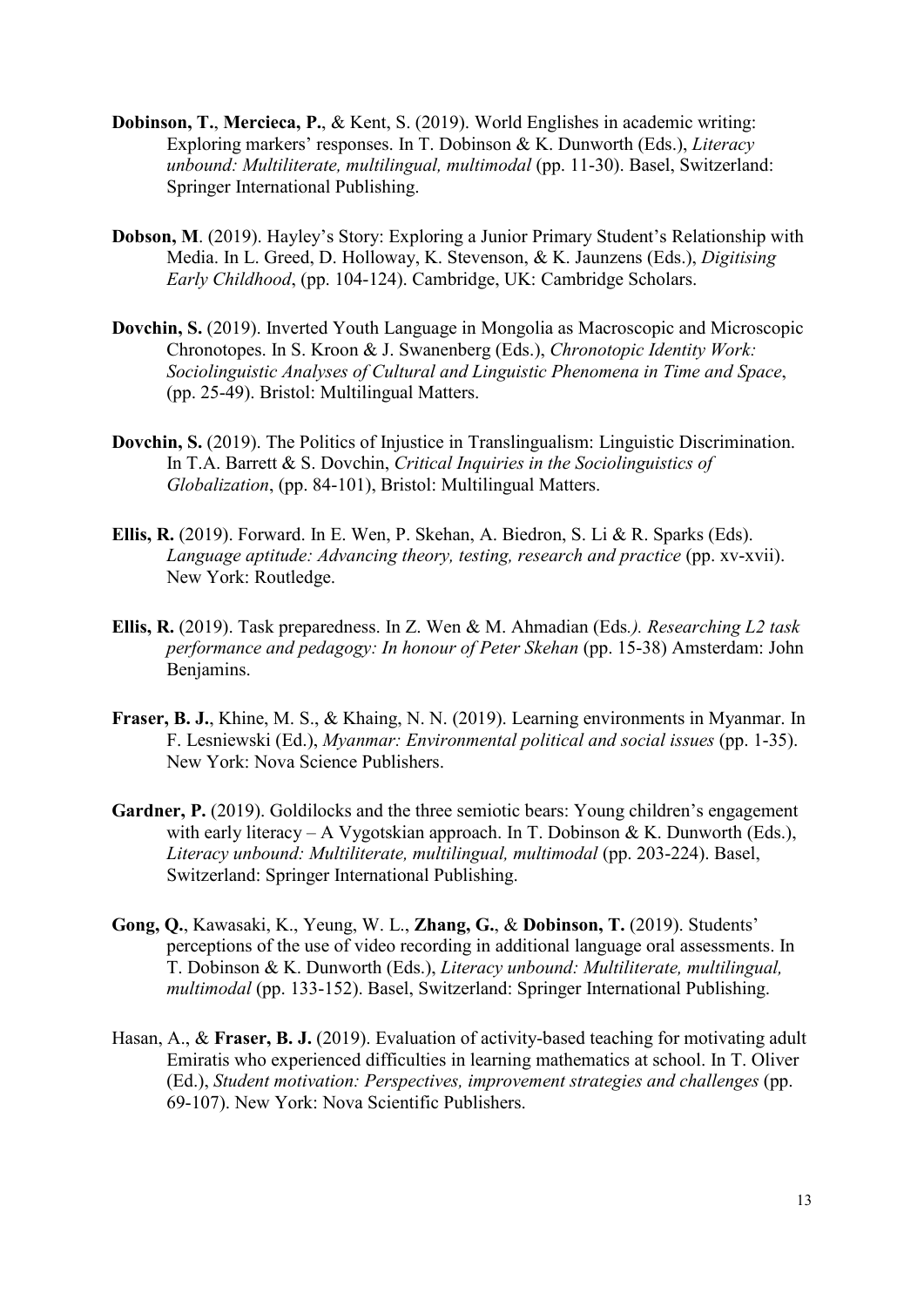- Howell, J., & **Sawers, V.** (2019). Pre-service teachers' literacy abilities: An exploration amidst the criticisms. In T. Dobinson and K. Dunworth (Eds.), *Literacy unbound: Multiliterate, multilingual, multimodal* (pp. 113-132). New York: Springer.
- **Hurst, C.** (2019). Big ideas of primary mathematics: It's all about connections. In T. L. Toh, & J. B. W. Yeo (Eds.), *Big ideas in mathematics* (pp. 71-94). Singapore: World Scientific.
- Koren, J.A., & **Fraser, B. J.** (2019). Motivation among gifted middle-school students: Assessment, determinants and associations with learning environment. In T. Oliver (Ed.), *Student motivation: Perspectives, improvement strategies and challenges* (pp. 1-24). New York: Nova Scientific Publishers.
- **Koul, R.** (2019). Addressing Diversity in Indian Classrooms. In R. Koul, G. Verma and V. Joshi (Eds.), *Science Education in India* (pp. 129-144) Singapore: Springer.
- **Koul, R.** (2019). Learning environment measurement for teaching and learning. In Y. Rahmawati, & P.C. Taylor (Eds), *Empowering Science and Mathematics for Global Competitiveness: Proceedings of the Science and Mathematics International Conference (SMIC 2018), November 2-4, 2018, Jakarta, Indonesia* (pp. 138–143). London: Taylor & Francis.
- **Koul, R.**, Verma, G. & Joshi, V. (2019). Preface. In R. Koul, G. Verma & V. Joshi. (Eds.), *Science Education in India*. (pp. vii-xiv). Singapore: Springer.
- Lambert, C. (2019). Task-induced second language development: A micro-genetic study. In Wen, E. & Ahmadian, M. (Eds). *Researching L2 Task Performance and Pedagogy* (pp. 279-302). Amsterdam: John Benjamins.
- O'Halloran, K. L., **Tan, S.**, & **Wignell, P.** (2019). SFL and Multimodal Discourse Analysis. In G. Thompson, W. Bowcher, L. Fontaine, & D. Schönthal (Eds.), *The Cambridge Handbook of Systemic Functional Linguistics* (Cambridge Handbooks in Language and Linguistics, pp. 433-461). Cambridge: Cambridge University Press.
- O'Halloran, K. L., **Tan, S**., Wiebrands, M., **Sheffield, R**., **Wignell, P**., & Turner, P. (2019). The Multimodal Classroom in the Digital Age: The Use of 360 Degree Videos for Online Teaching and Learning. In H. de Silva Joyce & S. Feez (Eds). *Multimodality Across Classrooms: Learning About and Through Different Modalities* (pp. 84-102). London/New York: Routledge.
- O'Halloran, K. L., **Tan, S.,** Wignell, P., Wang, R., Chai, K. & Lange, R. (2019). Towards a Discipline of Multimodality: Parallels to Mathematics and Linguistics and New Ways Forward*.* In J. Wildfeuer, J. Pflaeging, J. Bateman, O. Seizov & C-I. Tseng (Eds.). *Multimodality: Towards a New Discipline* (pp. 93-112). Berlin: De Gruyter.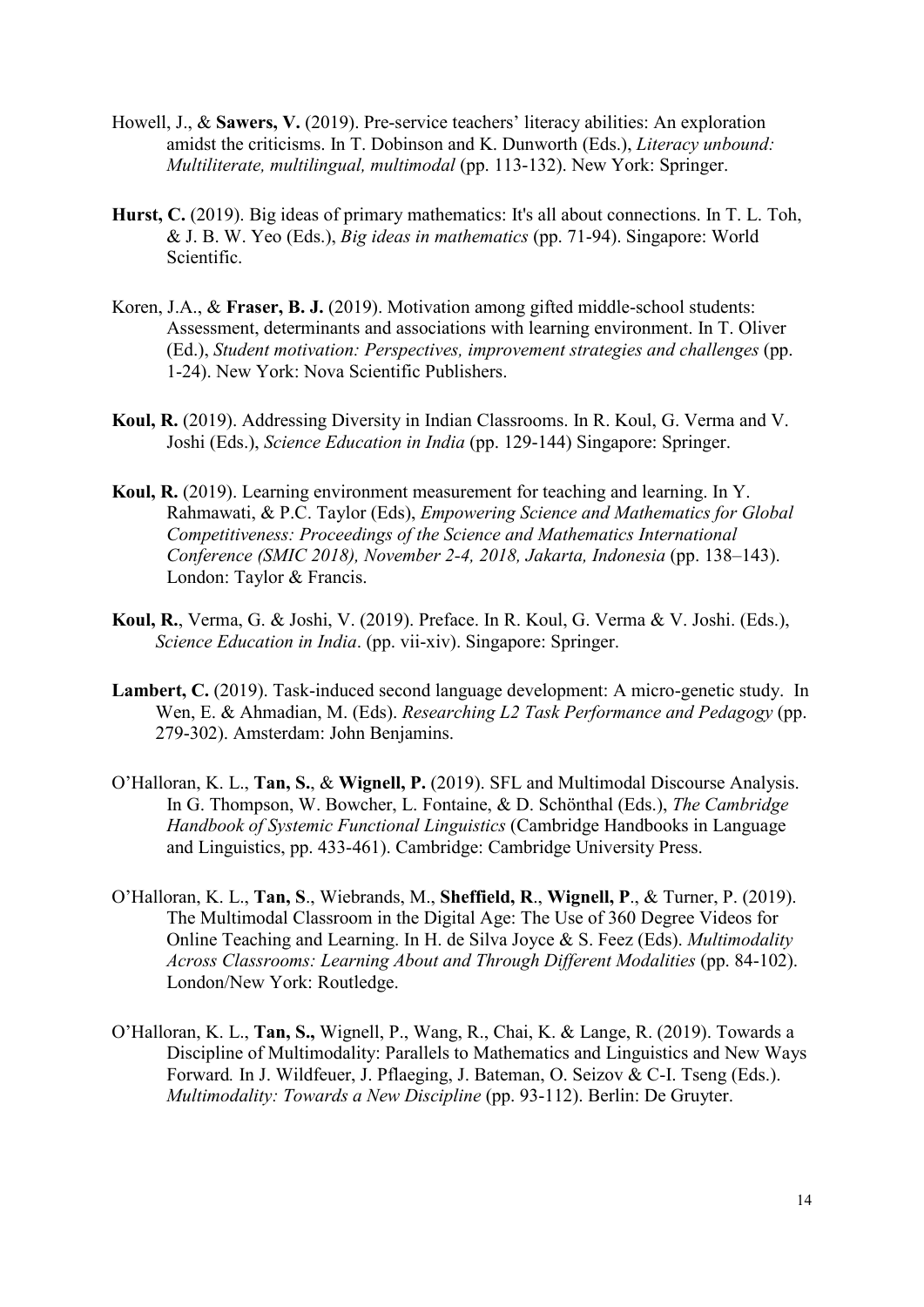- **Oliver, R., & McCarthy, H.** (2019). Using Facebook as a conduit to communicate: Translanguaging online. In T. Dobinson & K. Dunworth (Eds.), *Literacy unbound: Multiliterate, multilingual, multimodal* (pp.183-197). Basel, Switzerland: Springer International Publishing.
- **Oliver, R**., Sato, M., Ballinger, S., & Pan, L. (2019) Content and Language Integrated Learning classes for child Mandarin L2 learners: A longitudinal observational study. In M. Sato, M. & S. Loewen (Eds.), *Evidence-based second language pedagogy* (pp.81-102). NY: Routledge.
- Parks, M., **Morrison, C.**, Gardner, C. & Williamson, J. (2019). "Teaching…it just feels right": Contemporary perspectives of career-change teachers and their motivations for teaching. In C.R. Rinke & L. Mawhinney (Eds.), *Opportunities and Challenges in Teacher Recruitment and Retention.* Charlotte, NC: Information Age Publishing.
- Reid, A., **Bennett, D.**, & Rowley, J. (2019). Leadership as an essential graduate attribute for musicians. In D. Bennett, J. Rowley, & P. Schmidt (Eds.), *Leadership and musician development in higher music education* (pp. 103-114). New York: Routledge.
- Rowley, J., & **Bennett, D.** (2019). How is leadership practised in higher music education? In J. Rowley, D. Bennett & P. Schmidt (Eds.), *Leadership of pedagogy and curriculum in higher music education* (pp. 10-17). New York: Routledge.
- Rowley, J., & **Bennett, D.** (2019). Leading change in higher music education pedagogy and curriculum. In J. Rowley, D. Bennett, & P. Schmidt (Eds.), *Leadership of pedagogy and curriculum in higher music education* (pp. 178-187). New York: Routledge.
- **Sheffield, R.**, **Koul, R.**, Rahmawati, Y., & Fitriani, E. (2019). A Makerspace; a space to play and a space to learn. In Y. Rahmawati & P. C. Taylor (Eds.), *Empowering Science and Mathematics for Global Competitiveness* (pp. 132-137). London: Taylor & Francis.
- **Sheffield, R.**, Kurisunkal, J., & **Koul, R.** (2019). Learning to Teach and Teaching to Learn STEM through a Makerspace Approach. In R. Koul, G. Verma and V. Joshi. (Eds), *Science Education in India* (pp. 181-208). Singapore: Springer.
- Skordi, P., & **Fraser, B. J.** (2019). The assessment of the psychosocial learning environment of university statistics classrooms. In K. Fisher (Ed.), *The translational design of universities: An evidence-based approach* (pp. 131-148). Leiden: Brill | Sense.
- Steele, C., & **Oliver, R.** (2019). Can print literacy impact upon learning to speak Standard Australian English? N, H., Lenzing, A., & J. Roos (Eds*.), Widening Contexts for Processability Theory: Theories & Issues* (pp. 349-370). Amsterdam: Johns Benjamins.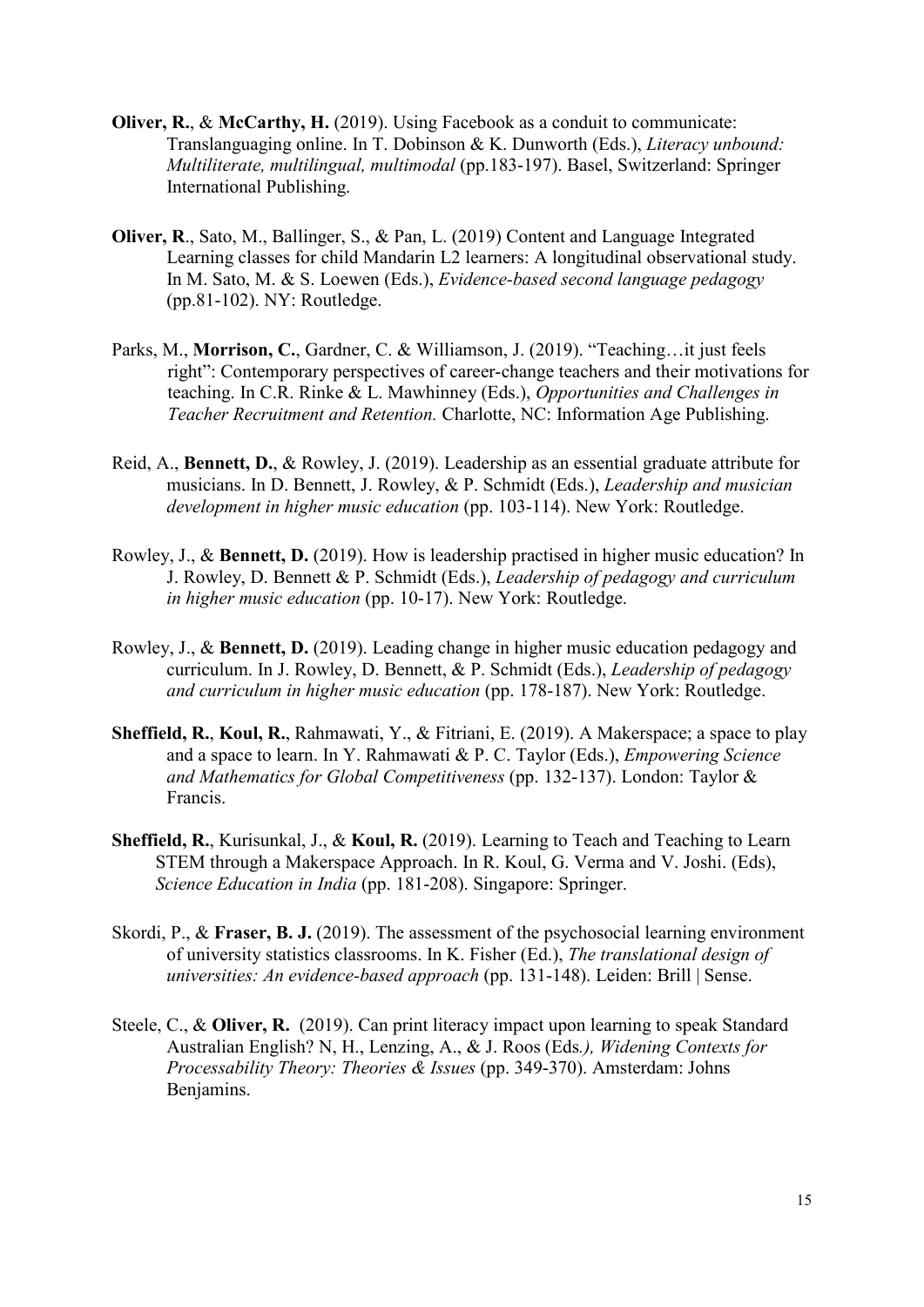- Stylianos, S., & **Sampson, D.** (2019). Unraveling the Research on Deeper Learning: A Review of the Literature. In D. Sampson, J.M. Spector, D. Ifenthaler, P. Isaías & S. Sergis (Eds.), *Learning Technologies for Transforming Large-Scale Teaching, Learning, and Assessment* (pp.257-288). Cham: Springer.
- Tan, A. L. **& Tang, K. S.** (2019). The role of dialogue in science epistemic practices. In N. Mercer, R. Wegerif, & L. Major (Eds.), *The Routledge International Handbook of Research on Dialogic Education* (pp. 546-557). London: Routledge.
- **Tang, K. S.** (2019). Scientific Practices as an Actor-Network of Literacy Events: Forging a Convergence between Disciplinary Literacy and Scientific Practice. In P. Vaughan & B. Hand (Eds.), *Theorizing the Future of Science Education* Research (pp. 83-98). Cham, Switzerland: Springer.
- **Treagust D. F.** (2018). The importance of multiple representations for teaching and learning science. In Shelley, M. & Kiray, S.A. (Eds.), *Education research highlights in mathematics, science and technology* (pp. 215-223). Istanbul: ISRES Publishing.
- **Treagust, D. F.**, Duit, R., & Chu, H-E. (2019). Conceptual change teaching and learning. In Dawson, V., Venville G. & Donovan, J. (Eds.), *The Art of Teaching Science: A comprehensive guide to the teaching of secondary school science.* (3rd ed.). Sydney, NSW: Allen & Unwin.
- **Williams, P. J.** (2019). Introduction. In D. Barlex & P.J. Williams (Eds.), *Explorations in Technology Education Research* (pp. 1-13). Melbourne: Springer.
- **Williams P. J**., & Pagram J. (2019) Technology Teacher Education in Australia. In: Peters, M. (Ed), *Encyclopedia of Teacher Education*. Springer, Singapore. https://doi.org/10.1007/978-981-13-1179-6
- **Won, M.**, Mocerino, M., **Tang, K.**, **Treagust, D. T.**, & Tasker, R. (2019). Interactive immersive virtual reality to enhance students' visualisation of complex molecules. In M. Schultz, S. Schmid, & G. A. Lawrie (Eds.), *Research and practice in chemistry education* (pp.51-64). Springer.
- **Won, M.**, & **Walker, R.** (2019). Initial teacher education in primary education (Australia). In M. T. Tatto & I. Menter (Eds.), *Bloomsbury education and childhood studies.* London: Bloomsbury. http://dx.doi.org/10.5040/9781350996281.0007
- **Won, M.**, & **Walker, R.** (2019). Initial teacher education in secondary education (Australia). In M. T. Tatto & I. Menter (Eds.), *Bloomsbury education and childhood studies.* London: Bloomsbury.<http://dx.doi.org/10.5040/9781350996281.0013>
- **Yap**, **S. F.** (2019). Interface between Science and Faith Values in Movies with a Focus on the Use of Socio-scientific Issues in an Australian Christian College. In Billingsley, B., Chappell, K. & Reiss, M. (Eds.), *Contemporary Trends and Issues in Science Education: Science and Religion in Education, (*pp. 239-258). *Dordrecht*: Springer.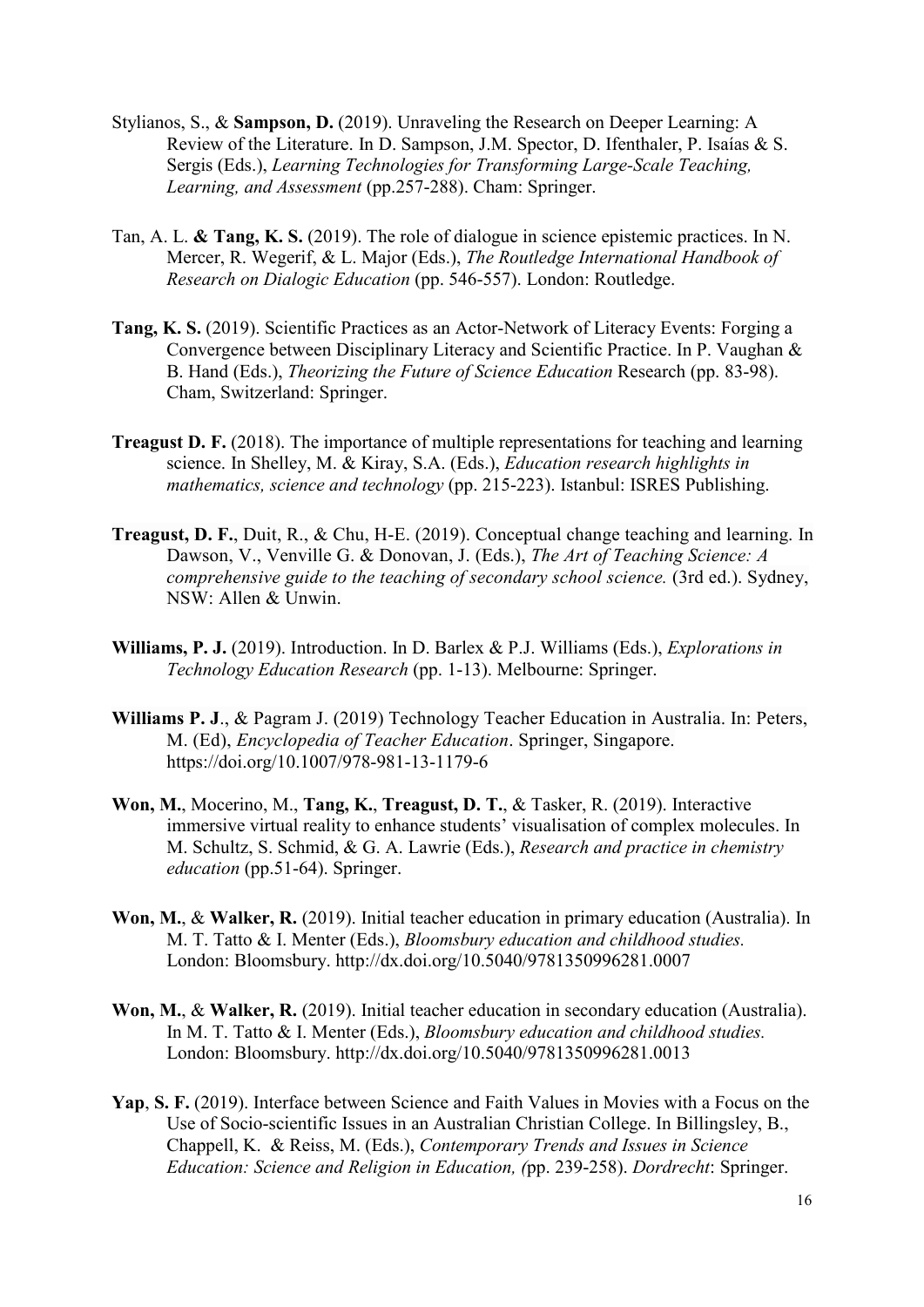**Yap, S. F.** (2019). Science and safety inside and outside school laboratories. In V. Dawson, G. Venville, & J. Donovan (Eds.), *The Art of Teaching Science – a comprehensive guide to the teaching of secondary school science*, (3rd ed., pp. 190-208). Australia: Allen & Unwin.

#### *Books*

Adams, R., & **Oliver, R.** (2019). *Teaching through Peer Interaction*. New York: Routledge.

**Ellis, R.** (2019). *Introducing task-based language teaching*. Shanghai: Shanghai Foreign Language Education Press.

- **Ellis, R.**, Skehan, P., Li, S., Shintani, N., **Lambert, C.** (2019). *Task-Based Language Teaching: Theory and Practice*. Cambridge: Cambridge University Press.
- **Lambert, C.** (2019). *Referent Similarity and Nominal Syntax in Task-Based Language Teaching.* Singapore: Springer Nature.
- **Murphy, S.** (2019). *Bushfire: Surviving Black Saturday.* Gosford, Australia: Scholastic Press.
- **Rennie, L.**, Stocklmayer, S., Gilbert, J. (2019). *Supporting Self-Directed Learning in Science and Technology: Beyond the School Years*. New York: Routledge. https://doi.org/10.4324/9780429434303
- Reys, R.E., Lindquist, M., Lambdin, D. V., Smith, N.L, Rogers, A., **Cooke, A.**, Ewing, B., Robson, K., & Bennett, S. (2019). *Helping Children Learn Mathematics* (3rd ed.). Milton, Australia: Wiley.
- **Zhang, G.** & Parvaresh, V. (2019). *Elastic Language in Persuasion and Comforting*. London: Palgrave Macmillan.

#### *Refereed scholarly reports*

**Bennett, D.**, Kift, S., Lee, N., O'Sullivan, S., Cullen, T., O'Shea, S., & Munckton, P. (2019). *Celebrating the legacy of Australian Learning and Teaching Fellowships.* Perth: ALTF. Retrieved from<https://altf.org/wpcontent/> uploads/2019/04/ALTF-Report-2019.pdf

#### *Publications in the public domain*

**Brown, P. & Tang, K. S.** (2019, September 6). NAPLAN tests are not tough enough for the level of maths students are studying. *The Conversation*. Retrieved from [https://theconversation.com/naplan-tests-are-not-tough-enough-for-the-level-of](https://theconversation.com/naplan-tests-are-not-tough-enough-for-the-level-of-maths-students-are-studying-121934)[maths-students-are-studying-121934](https://theconversation.com/naplan-tests-are-not-tough-enough-for-the-level-of-maths-students-are-studying-121934)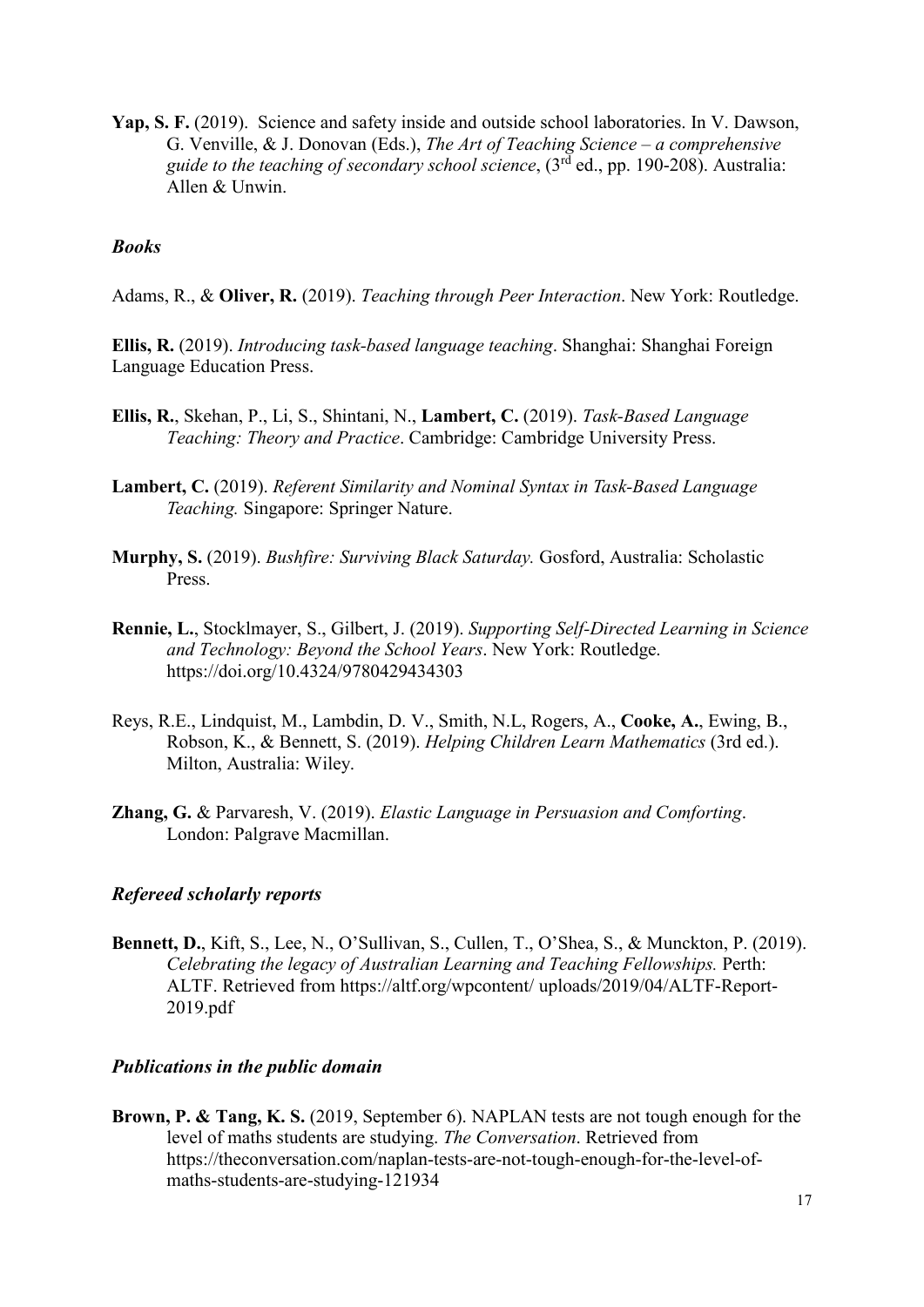- **Cooke, A.**, **& Jay, J.** (2019, October 23). What's in a box? Maths! *The Spoke blog post.* Retrieved from <http://thespoke.earlychildhoodaustralia.org.au/whats-box-maths/>
- **Dobson, M**. (2019). Recognising and respecting the right of all children to play. *WAIER Features*. Retrieved from<http://waier.org.au/features/>
- **Dobson, M.** & **Jay, J.** (2019). Emotionless, malleable little ornaments: Is this our image of children? *WAIER Features.* Retrieved from <http://waier.org.au/features>
- **Dobson, M. & Jay, J.** (2019). The image of the child re-imagined on Instagram: Provocations and recommendations for educators and families. *The Spoke*. Retrieved from [http://thespoke.earlychildhoodaustralia.org.au/image-child-re-imagined](http://thespoke.earlychildhoodaustralia.org.au/image-child-re-imagined-instagram/)[instagram/](http://thespoke.earlychildhoodaustralia.org.au/image-child-re-imagined-instagram/)
- **Gardner, P.** (2019, July 15). The flawed thinking behind a mandatory phonics screening test. *EduResearch Matters,* Australian Association for Research in Education. Retrieved from<https://www.aare.edu.au/blog/?p=4213>
- **Murphy, S.** (2019). 'Lunchtime'. *The School Magazine: Countdown 104*(10), 18.
- **Murphy, S**. (2019). 'Rain'. (Poem). *The School Magazine: Orbit 104*(9), 15.
- **Murphy, S.** (2019). Waiting. (Poem). *The School Magazine: Countdown, 104*(2), 20.
- **Owen, S., &** Glisic, I. (2019, March 8). *Australian Women's History Network in 2019.* Blog entry to VIDA for International Women's Day. Retrieved from <http://www.auswhn.org.au/blog/awhn-in-2019/>
- **Owen, S.** (2019, March). *Twitter Takeover*. Australian Historical Association, International Women's Day.
- Morris, J., **Paris, L.**, & Nykiel, A. (2019). Digital Sabbath and the Digital Distraction. Australian Council of University Art & Design Schools. Retrieved from <https://acuads.com.au/conference/article/digital-sabbath-and-the-digital-distraction/>

**Rennie, L. J.**, Stocklmayer, S. M., & Gilbert, J. K. (2019, October 31). Helping Self-Directed Learners to Learn about Science. CAISE Views [Web blog comment]. Retrieved from [https://www.informalscience.org/news-views/helping-adult-learners](https://www.informalscience.org/news-views/helping-adult-learners-learn-about-science?utm_source=CAISE+Communications&utm_campaign=44c8e49c63-EMAIL_CAMPAIGN_2019_OCTOBER&utm_medium=email&utm_term=0_784eb58902-44c8e49c63-95690521)[learn-about](https://www.informalscience.org/news-views/helping-adult-learners-learn-about-science?utm_source=CAISE+Communications&utm_campaign=44c8e49c63-EMAIL_CAMPAIGN_2019_OCTOBER&utm_medium=email&utm_term=0_784eb58902-44c8e49c63-95690521)[science?utm\\_source=CAISE+Communications&utm\\_campaign=44c8e49c63-](https://www.informalscience.org/news-views/helping-adult-learners-learn-about-science?utm_source=CAISE+Communications&utm_campaign=44c8e49c63-EMAIL_CAMPAIGN_2019_OCTOBER&utm_medium=email&utm_term=0_784eb58902-44c8e49c63-95690521) [EMAIL\\_CAMPAIGN\\_2019\\_OCTOBER&utm\\_medium=email&utm\\_term=0\\_784eb](https://www.informalscience.org/news-views/helping-adult-learners-learn-about-science?utm_source=CAISE+Communications&utm_campaign=44c8e49c63-EMAIL_CAMPAIGN_2019_OCTOBER&utm_medium=email&utm_term=0_784eb58902-44c8e49c63-95690521) [58902-44c8e49c63-95690521](https://www.informalscience.org/news-views/helping-adult-learners-learn-about-science?utm_source=CAISE+Communications&utm_campaign=44c8e49c63-EMAIL_CAMPAIGN_2019_OCTOBER&utm_medium=email&utm_term=0_784eb58902-44c8e49c63-95690521)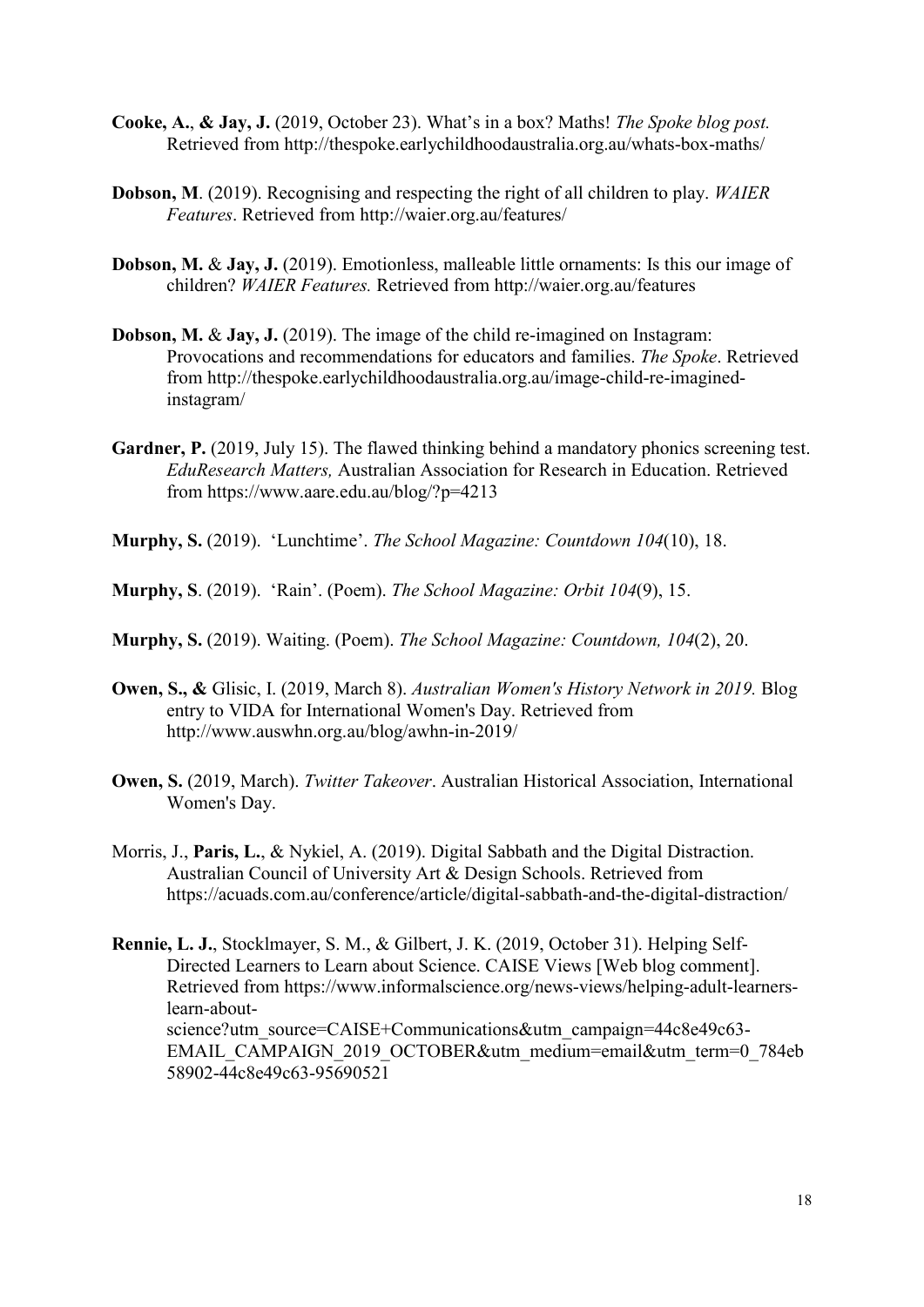### *Edited conference proceedings*

- **Bennett, D.** (2019). Higher music education and the need to educate the whole musician: Musicians' work in early-, mid- and late career. In Pike, P. (Ed.). *The 21st International Seminar of the Commission for the Education of the Professional Musician (CEPROM)*, (pp. 17-28). Almaty, Kazakhstan. Retrieved from [https://www.isme.org/sites/default/files/documents/proceedings/ISME%20CEPROM](https://www.isme.org/sites/default/files/documents/proceedings/ISME%20CEPROM%20Proceedings%202018_0.pdf) [%20Proceedings%202018\\_0.pdf](https://www.isme.org/sites/default/files/documents/proceedings/ISME%20CEPROM%20Proceedings%202018_0.pdf)
- **Cooke, A.**, Jenßen, L., & Norén, E. (2019). Mathematics in Initial Teacher Education Programs in Sweden, Germany, and Australia. In G. Hine, S. Blackley, & A. Cooke (Eds.). *Mathematics Education Research: Impacting Practice (Proceedings of the 42nd annual conference of the Mathematics Education Research Group of Australasia)* (pp. 188-195). Perth, Australia. Retrieved from https://merga.net.au/common/Uploaded%20files/Annual%20Conference%20Proceedi ngs/2019%20Annual%20Conference%20Proceedings/RP\_Cooke\_Jenssen\_Noren.pdf
- **Williams, P. J.** (Ed.). (2019). Reflect, innovate, shine, educate (RISE). *Proceedings of the 12th Technology Education New Zealand (TENZ) Conference*, Auckland, New Zealand.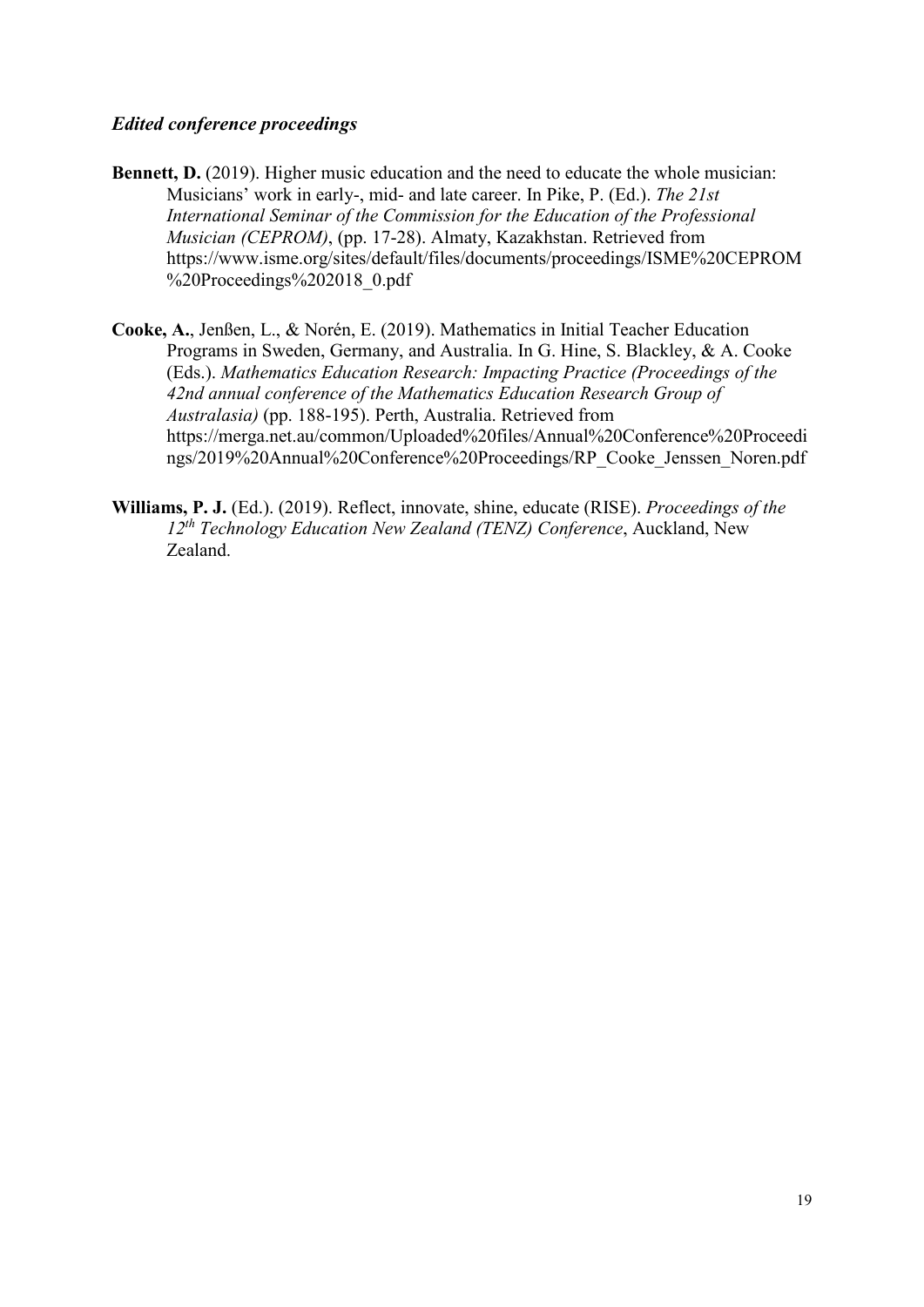# **Presentations**

#### *Keynote presentations*

- **Cavanagh, R. F.**, & Fisher, W. F. (2019, August). *A philosophical and theoretical contrast of measurement traditions.* Keynote Address. Pacific Rim Objective Measurement Symposium. Surabaya, Indonesia.
- **Giamminuti, S.**, & Strozzi, P. (2019, July). *An Ethic of Alliance and the Common Good: The Role of the Pedagogista in Reggio Emilia.* Keynote Presentation at the Biennial Conference of the Reggio Emilia Australia Information Exchange 'Landscapes of Transformation'. Perth, Australia.
- **Oliver, R.** (2019, July). *Engaged and Active Learners – Is this possible in foreign language classrooms.* Keynote Address at the 25th Chinese Language Teachers' Federation of Australia National Conference. Perth, Australia.
- **Tang, K.S.** (2019, November). *The evolving role of language: From cognitive, linguistic, discursive to current epistemic, multimodal and critical literacy emphasis*. Invited Keynote at the 3rd Congress of the Chilean Society of Scientific Education, Chillan, Chile.

#### *Conference presentations*

- **Beltman, S.** (2019, August). *Teacher resilience: Whose responsibility?* Round Table presented at the 34th Western Australian Institute for Educational Research [WAIER] Annual Research Forum. Fremantle, Australia.
- **Beltman, S.** (2019, August). *Teacher wellbeing: what does it mean and how can it be*  supported? Symposium Organiser and Chair at the 18<sup>th</sup> Biennial EARLI Conference for Research on Learning and Instruction. Aachen, Germany.
- **Beltman, S.**, & **Poulton, E.** (2019, August). *Using online data to identify strategies that teachers use to regulate emotions.* Paper presented in the Symposium 'Possibilities of different research instruments for investigating emotions on learning of employees' at the 18th Biennial EARLI Conference for Research on Learning and Instruction. Aachen, Germany.
- **Beltman, S.**, & **Poulton, E.** (2019, September). *Teacher emotional coping: An individual responsibility?* Paper presented in the Symposium 'Teacher resilience: whose responsibility?' at the British Educational Research Association (BERA) Conference. Manchester, UK.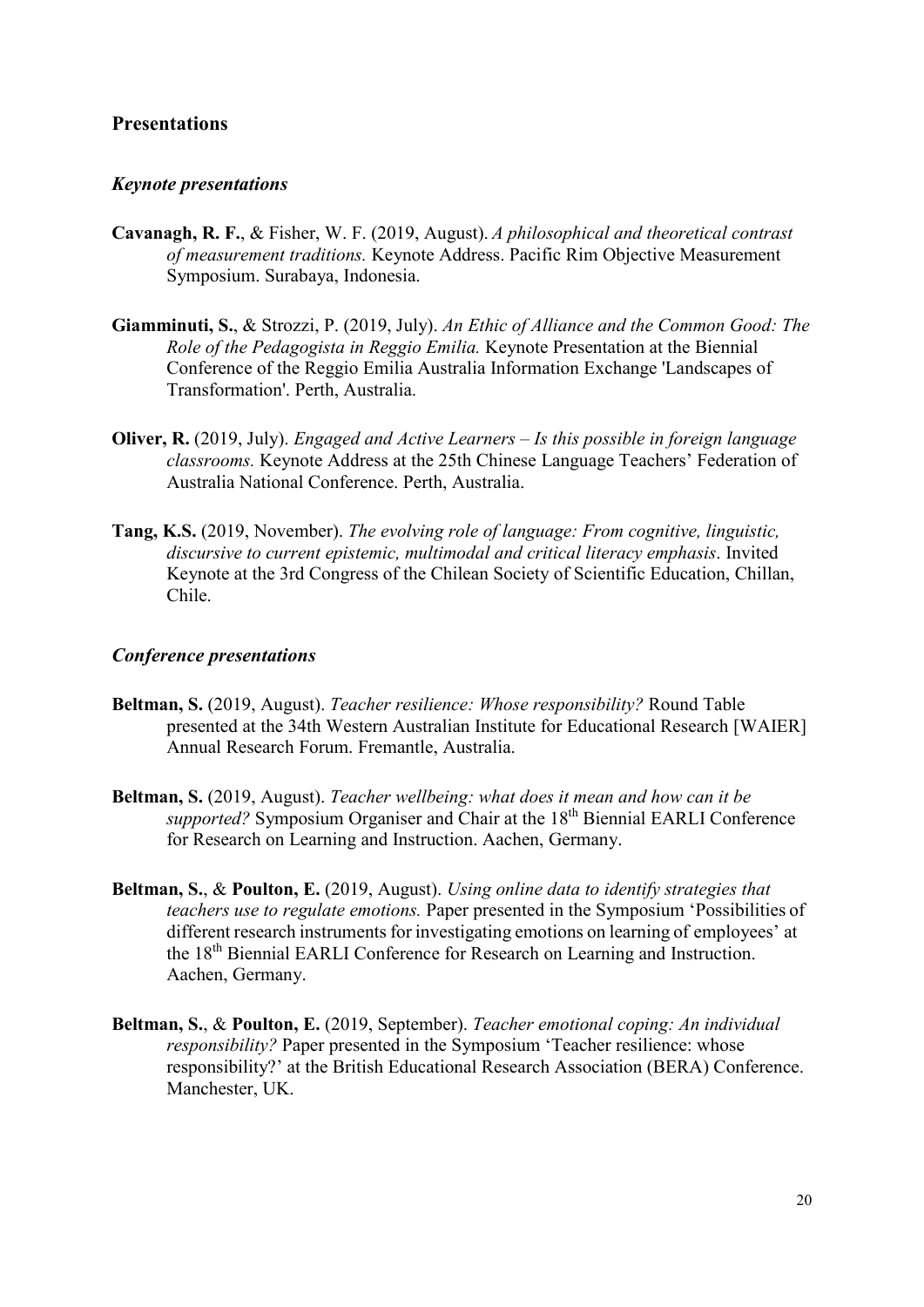- **Bennett, D.** (2019, April). *Developing the workers for the future of work: Reframing graduate employability*. Paper presented at the Future of Work workshop. Future of Work Institute and Bankwest Curtin Economics Centre, Curtin University. Perth, Australia.
- **Bennett, D.** (2019, October). *Preparing musicians for the future workforce.* Workshop presented at the Australian Society for Music Education XXII National Conference. University of Western Australia. Perth, Australia.
- **Bennett, D.**, & Jevons, C. (2019, August). *Exploring student futures as business graduates: insights from capstone and internship experiences*. Paper presented 18<sup>th</sup> Biennial EARLI Conference for Research on Learning and Instruction. Aachen, Germany.
- Berson, I., Berson, M., **Murcia, K.**, Caldas, E.R., & Damjanovic, V. (2019, August). *Creating Play-based Inquiry Experiences that Support Preschoolers' Coding and Computational Thinking: Comparative Perspectives from Australia and the United States*. Paper presented at the WERA Focal Meeting. Gakushuin University. Tokyo, Japan.
- Brandenburg, R., **Walker, R.,** Crane, N., & Anderson. M. (2019, July). *Teacher Performance Assessments: Collaboration, Partnerships and Ethical Practice in designing and implementing the AfGT*. Paper presented at the symposium 'Teacher performance assessment: Ethical commitment, processes and impact'. ATEA 2019, Professionalism & Teacher Education: Voices from policy & practice*.* University of the Sunshine Coast. Slippy Downs, Australia.
- **Brown, P.** (2019, November). *An absolutely amazing experience – National Mathematics Summer School.* Paper presented at the Annual Primary and Secondary Conference of the Mathematical Association of Western Australia. Perth, Australia.
- **Brown, P.** & **Tang, K. S**. (2019, July). *Does the NAPLAN match the Australian curriculum?*  Paper presented at the Annual Conference of the Mathematics Education Research Group of Australasia. Perth, Australia. Retrieved from [https://merga.net.au/common/Uploaded%20files/Annual%20Conference%20Proceedi](https://merga.net.au/common/Uploaded%20files/Annual%20Conference%20Proceedings/2019%20Annual%20Conference%20Proceedings/Brown%20Tang_RP120.pdf) [ngs/2019%20Annual%20Conference%20Proceedings/Brown%20Tang\\_RP120.pdf](https://merga.net.au/common/Uploaded%20files/Annual%20Conference%20Proceedings/2019%20Annual%20Conference%20Proceedings/Brown%20Tang_RP120.pdf)
- **Cavanagh, R. F.** (2019, August). *Chair Board of Management/President's welcome*. Pacific Rim Objective Measurement Symposium. Surabaya, Indonesia.
- **Cavanagh, R. F.**, **Asano-Cavanagh, Y.**, & Fisher Jr, W. P., (2019, July). *Natural Semantic Metalanguage as an approach to measuring meaning*. Paper presented at Joint IMEKO (International Measurement Confederation) Symposium. St Petersburg, Russia.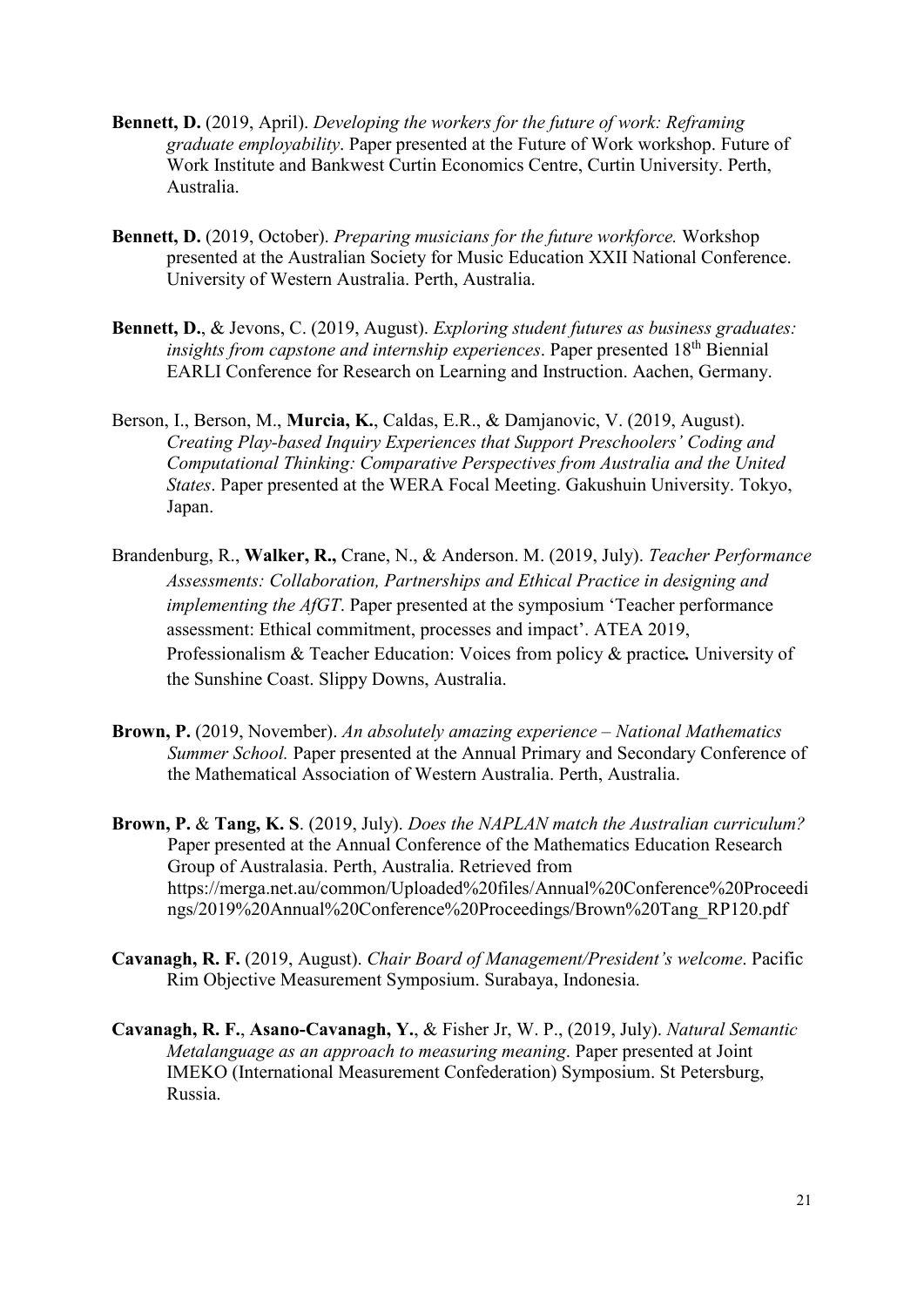- Chang, J., Park, J., **Tang, K-S., Treagust, D.**, & **Won, M.** (2019, July). *Identifying ways that students construct and visualise explanations in scientific drawings: From the perspective of "norms"*. Paper presented at the Annual Conference of the Australasian Science Education Research Association*.* Queenstown, NZ.
- **Chen, J. C.** (2019, July). *Restorying a "newbie" teacher's online teaching trajectory and beliefs in the 3D virtual world: A narrative case study.* Paper presented at the XXth International Computer Assisted Language Learning (CALL) Research Conference. The Education University of Hong Kong. Hong Kong.
- **Cooke, A.** (2019, July). *Using ICT to enable pre-service teachers to notice young children engaging with mathematics*. The International Commission for the Study and Improvement of Mathematics Teaching conference (CIEAEM71) Connections and understanding in mathematics education: Making sense of a complex world. Braga, Portugal.
- Damjanovic, D. & **Murcia, K.** (2019, October). *Pleasure of Play with Innovative Technologies: Moving Away from the Dominant Discourse of Achievement and Access.* Paper presented at RECE, 27<sup>th</sup> International Conference: New Mexico State University. Las Cruses, Mexico.
- **Dobson, M.**, (2019, March). *Playful inquiry to enrich children's learning.* Paper presented at the Child Australia's Early Childhood Learning and Development Conference. Perth, Australia.
- **Dobson, M.** & **Jay, J.** (2019, August). *"Instagram has well and truly got a hold of me": Navigating process and intention in a parent's representation of family life.* 34<sup>th</sup> Annual Research Forum, WAIER. Fremantle, Australia.
- **Dobson, M.** & **Jay, J.** (2019, August). *"Pretty little squares": An exploration and critique of the picturesque representation of children on Instagram.* 34<sup>th</sup> Annual Research Forum, WAIER. Perth, Australia.
- **Dovchin, S.** (2019, November). *Translingual Englishes, social media, authenticities and EFL students*. Paper presented at ALAA & ALANZ Conference 2019. Curtin University. Perth, Australia.
- Durso, S., Afonso, L., & **Beltman, S.** (2019, Dec). *Resilience in higher education: the case of accounting in Brazil.* Paper presented at the Australian Association for Research in Education (AARE). Brisbane, Australia.
- Finau, T, **Treagust, D. F.** & **Won, M.** (2019, August). *Tongan teachers' perceptions on implementing a cognitive acceleration in mathematics education program*. Paper presented as part of a symposium on Cognitive Acceleration at the European Science Education Research Association (ESERA). Bologna, Italy.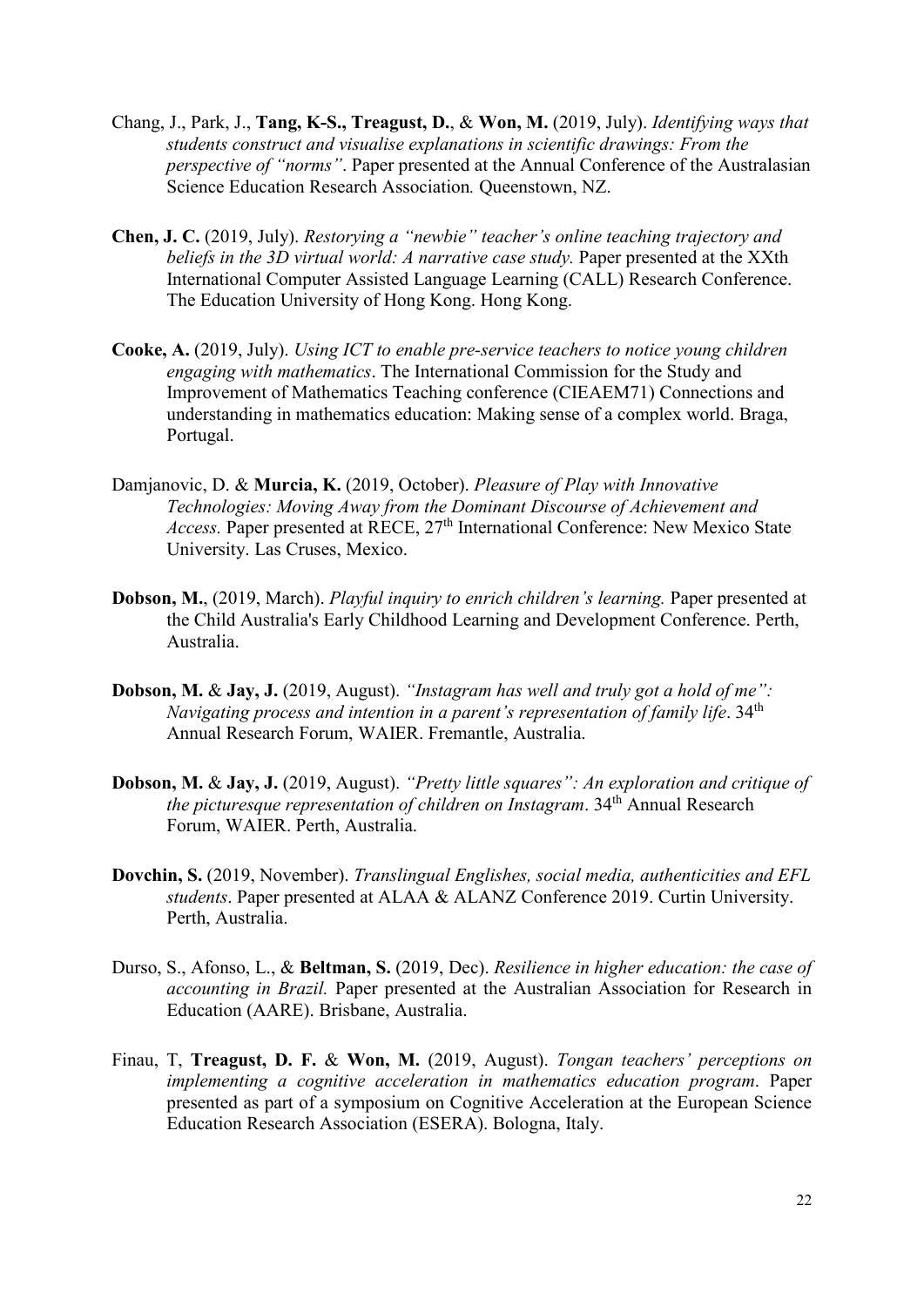- **Gardner, P.** (2019, July). *Seen and Heard! Encouraging critical literacy with picture books. Cross-Nation Perspectives on Collaboration and Community. Literacy and Play for All: Improvisation, possibility and imagination*. Paper presented at the 55th International Conference of the United Kingdom Literacy Association. Sheffield Institute of Education, Sheffield Hallam University. Sheffield, UK.
- **Gardner, P.**, Lacina, J. & Bintz, W. (2019, July). *Cross-Nation Perspectives on Collaboration and Community. Literacy and Play for All: Improvisation, possibility and imagination*. Paper presented at the 55th International Conference of the United Kingdom Literacy Association. Sheffield Institute of Education, Sheffield Hallam University. Sheffield, UK.
- **Giamminuti, S.**, Wynne, S., Clark, L., Reid, R., & See, D. (2019, July*). The Rights of Children in Alliance with the Rights of Teachers: Transforming Classroom Communities.* Paper presented at the Biennial Conference of the Reggio Emilia Australia Information Exchange 'Landscapes of Transformation'. Perth, Australia.
- Ginsborg, J., & **Bennett, D.** (2019, July). *Developing familiarity: To what extent does rehearsal talk predict performance cues in a new duo?* Presented at the 2019 International Symposium of Performance. Science. University of Melbourne. Melbourne, Australia.
- **Hasegawa, H.** (2019, March). *Teaching accurate script writing pertaining to native and non-native writers*. Paper presented at the 2019 Japanese Language Teachers' Association of Western Australia (JLTAWA). Perth, Australia.
- **Hasegawa, H.**, **Chen, J. C.**, & Collopy, T. (2019, November). *The impact of a computerised oral testing programme on the test experience and learner anxiety of first-year Japanese learners: Challenges and implications.* Paper presented at the Language & Cultures Network for Australian Universities (LCNAU) 5th Biennial Colloquium 2019. University of Western Australia. Perth, Australia.
- Jugar, R., Won, M., **Treagust, D. F.**, & **McLure, F.** (July, 2019). *Feedback on studentgenerated diagrams to enhance thinking skills as components of scientific creativity.*  Paper presented at the Annual Conference of the Australasian Science Education Research Association, Queenstown, New Zealand.
- **Koul, R.**, & **Sheffield, R.** (2019, July). *STEM Learning and Doing: An effective crosscountry model*. Paper presented at the Annual Conference of Australasian Science Education Research Association*.* Queenstown, New Zealand.
- **Kuzich, S.** (2019, July). *Explicit teaching and playful pedagogies: oxymoron of Sympatico? Cross-Nation Perspectives on Collaboration and Community. Literacy and Play for All: Improvisation, possibility and imagination*. 55th International Conference of the United Kingdom Literacy Association. Sheffield Institute of Education, Sheffield Hallam University. Sheffield, UK.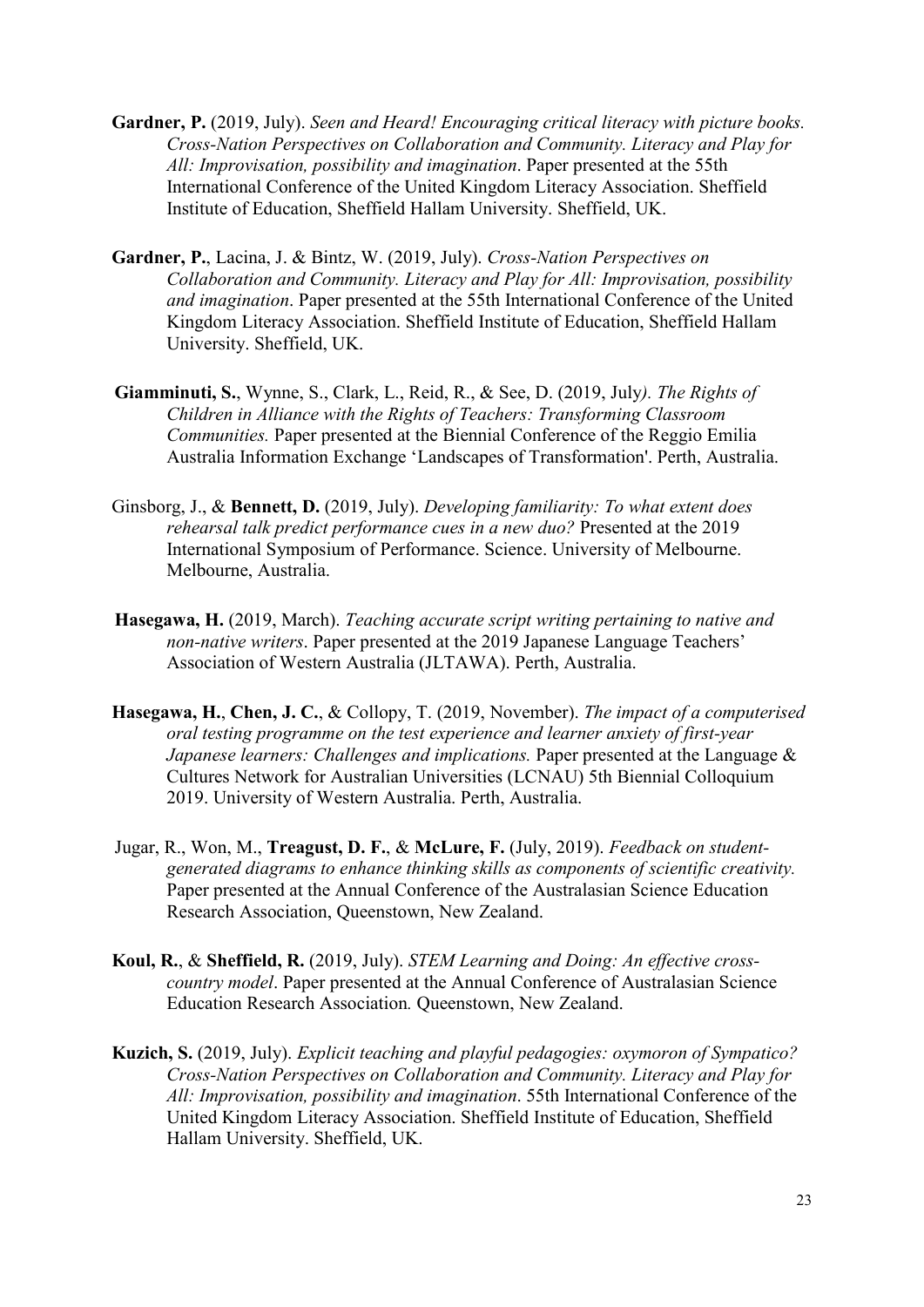- **Lambert, M.** (2019, March). *The Voice of Students: Using Blended Learning to Support Student Learning.* Presented at the 2019 Mountain Plains Adult Education Association Conference. Las Vegas, USA.
- **Lambert, C.,** Newton, J., Zhang, G., **Tan, S.** & Gong, Q. (2019, November). *Using Tasks with Learners of Chinese as a Foreign Language: Engagement, Memory and More*. Colloquium presentation at the Applied Linguistics Conference 2019 (ALAA & ALANZ): Applied Linguistics and Language Teaching: Making Connections. Curtin University. Perth, Australia.
- Long, C. S., **Fraser, B. J.**, & Subramaniam, K. (2019, April*). Changes in elementary preservice teachers' attitudes about science during courses following the SE instructional model*. Paper presented at the Annual Meeting of the American Educational Research Association. Toronto, Canada.
- López-Íñiguez, G., & **Bennett, D.** (2019, July). *Developing familiarity: To what extent does rehearsal talk predict performance cues in a new duo? Engaging music students in professional life: The role of learning identity*. Presented at the 2019 International Symposium of Performance Science, University of Melbourne. Melbourne, Australia.
- **McLure, F.**, & **Won, M.** (2019, July). *Building creativity: Communicating scientific understanding of chemistry through student-generated conceptual drawings in a gifted primary program.* Paper presented at the Annual Conference of the Australasian Science Education Research Association. Queenstown, New Zealand.
- Mansfield, C. F., & **Beltman, S**. (2019, August). *"I actually felt more confident": Using online modules to develop preservice teacher self-efficacy*. Paper presented in the Symposium 'Teacher wellbeing: what does it mean and how can it be supported?' at the 18th Biennial EARLI Conference for Research on Learning and Instruction. Aachen 2019.
- Maulana, R., Helms-Lorenz, M., Ko, J., Chun, S., Lee, O., Irnidayanti, Y., De Jager, T., Coetzee, T., **Koul, R.**, & Shahzad, A. H. (2019, April). *Can we compare teaching behavior across national contexts? Rasch modeling and differential item functioning approach*. Poster presented at the 2019 American Educational Research Association (AERA) Annual Meeting: Leveraging Education Research in a "Post-Truth" Era: Multimodal Narratives to Democratize Evidence. Metro Toronto Convention Centre. Toronto, Canada.
- **Morey, V., Walker. R**. & **Morrison, C.** (2019, December) *Mobilising, implementing and embedding TPAs: Experiences in the life course of the AfGT.* Paper presented at the symposium 'Managing forces to achieve fair judgements in the AfGT'. AARE 2019: Education for a Socially-Just World*.* Queensland University of Technology. Brisbane, Australia.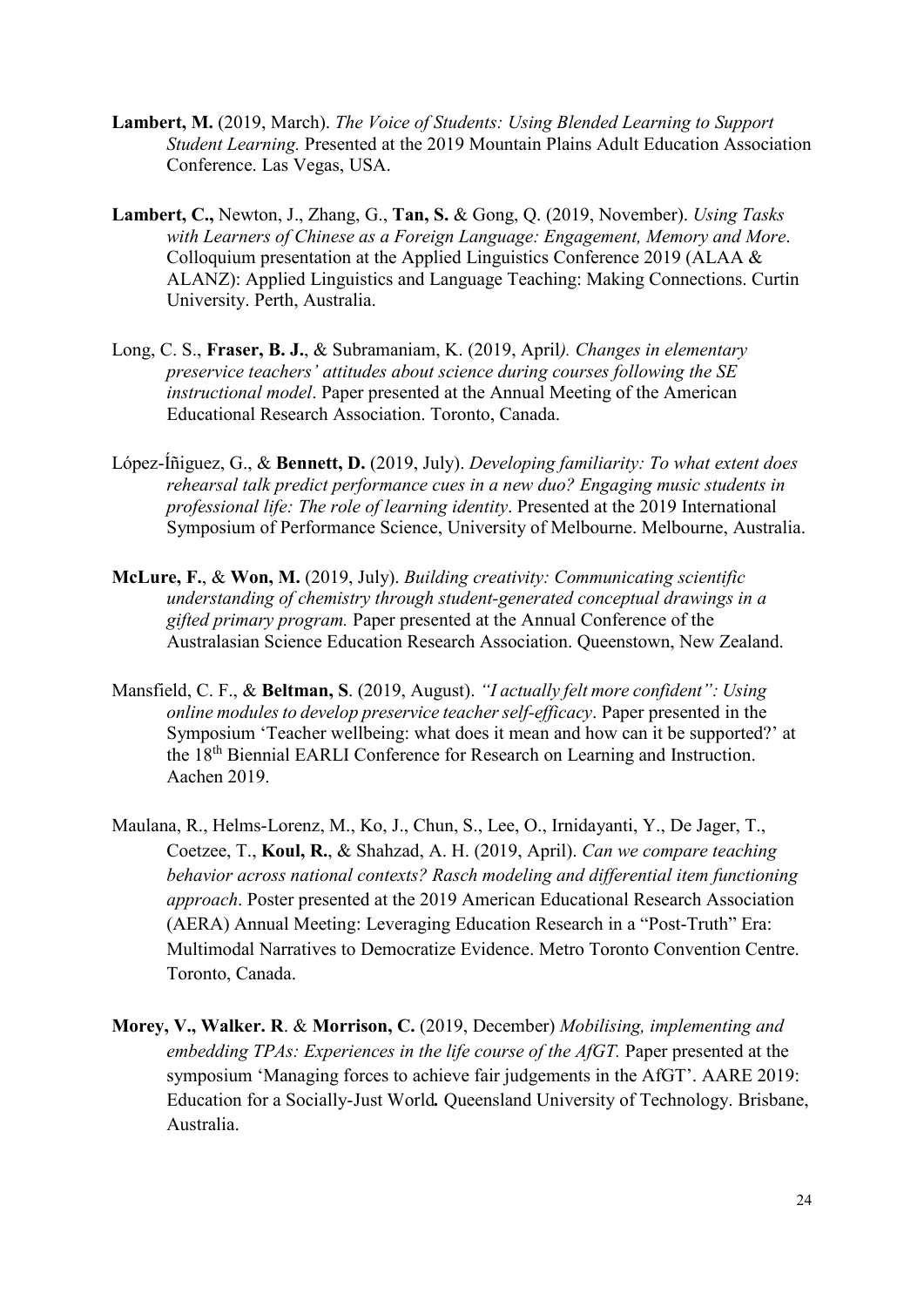- **Murcia, K.** (2019, July). *Young science explorers- Guiding play through inquiry questioning.* Paper presented at ASERA. Queenstown, New Zealand.
- **Murcia, K.,** Pepper, C., & Joubert, M. (2019, August). Creativity and Coding in Early Childhood Education. Paper presented at ESERA. Bologna, Italy.
- **Nonis, K. P.**, Padmanabhan, U. & Cho, E., (2019, July). *The effect of inclusive intervention programme on the attitudes of tertiary students toward inclusion in Singapore*. Paper presented at the 16th Biennial Conference International Association of Special Education (IASE). Empowering Persons with Disabilities: Developing Resilience and Inclusive Sustainable Development. Sebastian Kolowa Memorial University (Sekomu). Magamba, Tanzania.
- **Oliver, R**. (2019, August). *Peer interaction*. Paper presented at International TESOL Conference. Ho Chi Min City, Vietnam.
- **Oliver, R.** (2019, November). *Can science and Mathematics classrooms be used for second/foreign language learning?* Paper presented at SMTE International Conference. Mauritius Institute of Education. Mauritius.
- **Oliver, R.** (2019, November). *Translating Translanguaging into our classrooms: Possibilities and challenges*. Paper presented at the ALAA, ALANZ, ALTANZ Applied Linguistics Conference. Perth, Australia.
- **Owen, S.** (2019, April). *Teaching Contested Histories and introducing Stolen Generation in Classrooms*. Invited panel with Chris Malcolm (John Curtin Gallery Director), Prof. Simon Forrest and Jessica Johnson (Assistant Curator, The Herbert Mayer Collection of Carrolup Artwork, JCG). Handle our drawings, our stories and our memories with care: Western Australian State Heritage and History Conference. Perth, Australia.
- **Owen, S.** (2019, September). *Navigating the Civic and Weaving the Civil: Community Literacies and Playing Across Spaces.* Presented at the 'Open Literacy' Digital Games, Social Responsibility and Social Innovation Symposium. Perth, Australia.
- **Owen, S.**, & Davies, S. (2019, August). *Developing digital literacies and introducing digital technologies in Montessori early childhood education*. Paper presented at the 34<sup>th</sup> Annual Research Forum, WAIER. Perth, Australia.
- **Owen, S., Owen. J.**, McQuade, S., & Davies, S. (2019, December). *Connecting Play: Weaving Community.* Peer-reviewed paper presented at Cities in an Age of Disruption and Innovation, State of Australian Cities Conference. Perth, Australia.
- Park, J., Chang, J., **Tang, K-S., Treagust, D.**, & **Won, M.** (2019, July). *An analysis on the patterns of interplay among different levels of representations shown in students' drawings to construct scientific explanations.* Paper presented at the Australasian Science Education (ASERA) Conference**.** Queenstown, New Zealand.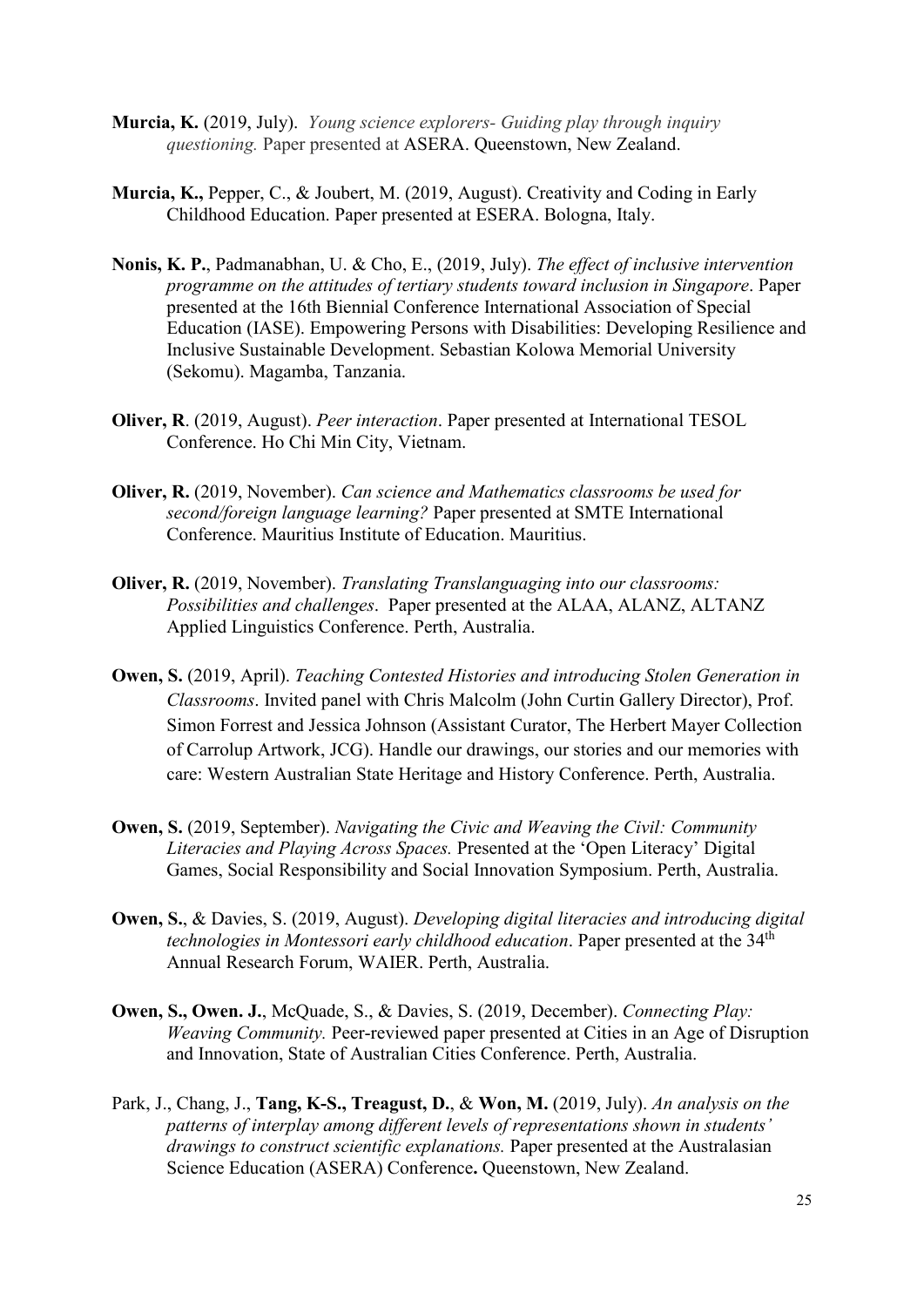- **Pelliccione, L., Morey, V.,** & **Walker, R**. (2019, April). *Innovative approaches to learning management systems design to support non-traditional online learners*. Paper presented at the National Research Week in Higher Education 2019. Mauritius.
- Roever, C., **Ellis, R**., Dai, D.W., **Lambert, C**., **Zhang, G.**, **Gong, Q.** & **Tan, S.** (2019, November). *Assessment of L2 Pragmatics*. Colloquium presentation at the Applied Linguistics Conference 2019 (ALAA & ALANZ): Applied Linguistics and Language Teaching: Making Connections. Curtin University. Perth, Australia.
- **Rennie, L. J.**, Stocklmayer, S. M., & Gilbert, J. K. (2019, August). *Helping self-directed learners to understand science: Implications for informal education providers and school curriculum.* Paper presented at the 15<sup>th</sup> Conference of the European Science Education Research Association, Bologna, Italy.
- **Rennie, L. J.** (2019, June). *Developing critical thinking in integrated STEM education outside of school.* Paper presented at the Annual Conference of the Australasian Science Education Research Association, Queenstown, New Zealand.
- **Sawers, V.** (2019, July). *The Wonky Wheel, A Partial Knowledge of Children's Literacies.*  55th International Conference of the United Kingdom Literacy Association. Sheffield Institute of Education, Sheffield Hallam University. Sheffield, UK.
- **Sheffield, R.**, & **Koul, R**. (2019, July). Evaluating the impact of a distributed approach on teacher's professional learning. Paper presented at the *Annual Conference of Australasian Science Education Research Association*. Queenstown, New Zealand.
- **Smith, C., Beltman, S, Dobinson, T., Dinham, J., Bailey, J.,** & **Pullella, T.** (2019, July). *An Instrumental Mentoring Program to Support Student Engagement and Academic Success*. Paper presented at the Students Transitions Achievement Retention & Success (STARS) Conference. Melbourne, Australia.
- **Tang, K. S.** (2019, August). *Metalanguage for Describing & Analyzing Multimodal Discourse of Science*. Paper presented in the SIG Symposium "Research Traditions of Languages & Literacies in Science Education" at the European Science Education Research Association (ESERA) Biannual Conference, Bologna, Italy.
- **Tang, K. S.** (2019, August). *Research Traditions of Languages & Literacies in Science Education*. Organiser of Inaugural SIG Symposium at the European Science Education Research Association (ESERA) Biannual Conference. Bologna, Italy.
- **Tang, K. S.** (2019, August). *The Role of Metalanguage in Developing Metacognition of Scientific Explanation*. Paper presented at the European Science Education Research Association (ESERA) Biannual Conference, Bologna, Italy.
- **Treagust, D. F.** (2019, February). *Time for changing paradigms in science and in education*. Paper presented at the Heraeus Seminar on General Relativity as a Challenge for Physics Education. Physikzentrum. Bad Honnef, Germany.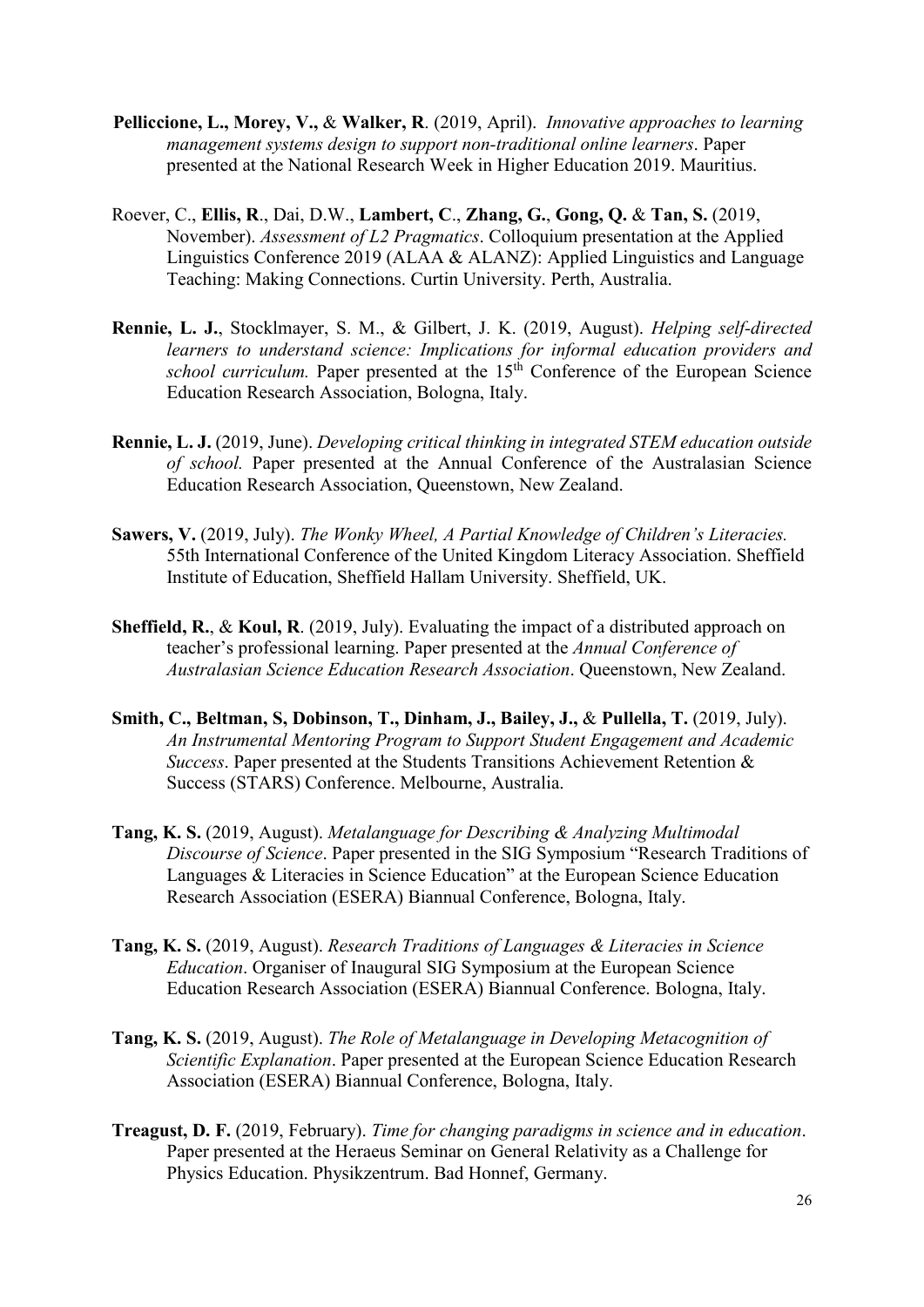- **Treagust, D. F**. (2019, August). *Science teacher professional development: Addressing challenges of complexity, responsivity, and scale* and comparing the situation in Australia. Symposium discussant. 13th European Science Education Research Association (ESERA) Conference. Bologna, Italy.
- **Treagust, D. F** (2019, August). *Disciplinary Specific Journals in Science Education* Publishing opportunities for the journal Chemistry Education Research and Practice as part of the symposium. 13<sup>th</sup> European Science Education Research Association (ESERA) Conference. Bologna, Italy.
- **Treagust, D. F.**, Al Safwan, A. & Zadnik, M. (2019, April). *An international comparison of students' understanding of thermal concepts prior to instruction*. Paper presented at the Annual Meeting of the American Educational Research Association. Toronto, Canada.
- **Treagust, D. F.**, Beleckas, G., & **Fraser, B. J.** (2019, April). *Students' perceptions of learning environment and attitudes toward mathematics in 1:1 and 2:1 computing*. Paper presented at the Annual Meeting of the American Educational Research Association. Toronto, Canada.
- **Treagust, D. F.**, & Blades, I. (2019*). Perseverance in science education: A longitudinal study on the academic journeys of eight female students*. Paper presented at the *Annual* Conference of the Australasian Science Education Research Association. Queenstown, New Zealand.
- Venville, G., **Rennie, L. J.**, & Wallace J. (2019, August). *A worldly perspective: Using theory*  to analyse stem curriculum. Paper presented at the 15<sup>th</sup> Conference of the European Science Education Research Association, Bologna, Italy.
- **Walker, R.** & **Morrison, C.** (2019, July). Professional experience in fully online initial teacher education: Student preparation, development and experience. Paper presented at ATEA 2019*,* Professionalism & Teacher Education: Voices from policy & practice*.*  University of the Sunshine Coast. Slippy Downs, Australia.
- **Walker, R., Pelliccione, L., Morey, V.** & **Morrison, C.** (2019, July). Online initial teacher education: Cohort profiling and graduate outcomes. Paper presented at ATEA 2019*,* Professionalism & Teacher Education: Voices from policy & practice*.* University of the Sunshine Coast. Slippy Downs, Australia.
- **Walker, R.**, Loxton, J., **Morey, V.**, & Keamy, K. (2019, July). *Teacher Performance Assessments: Collaboration, Partnerships and Ethical Practice in designing and implementing the AfGT*. Paper presented at the symposium 'Transformative collaborations: Changing the game in initial teacher education'. ATEA 2019, Professionalism & Teacher Education: Voices from policy & practice*.* University of the Sunshine Coast. Slippy Downs, Australia.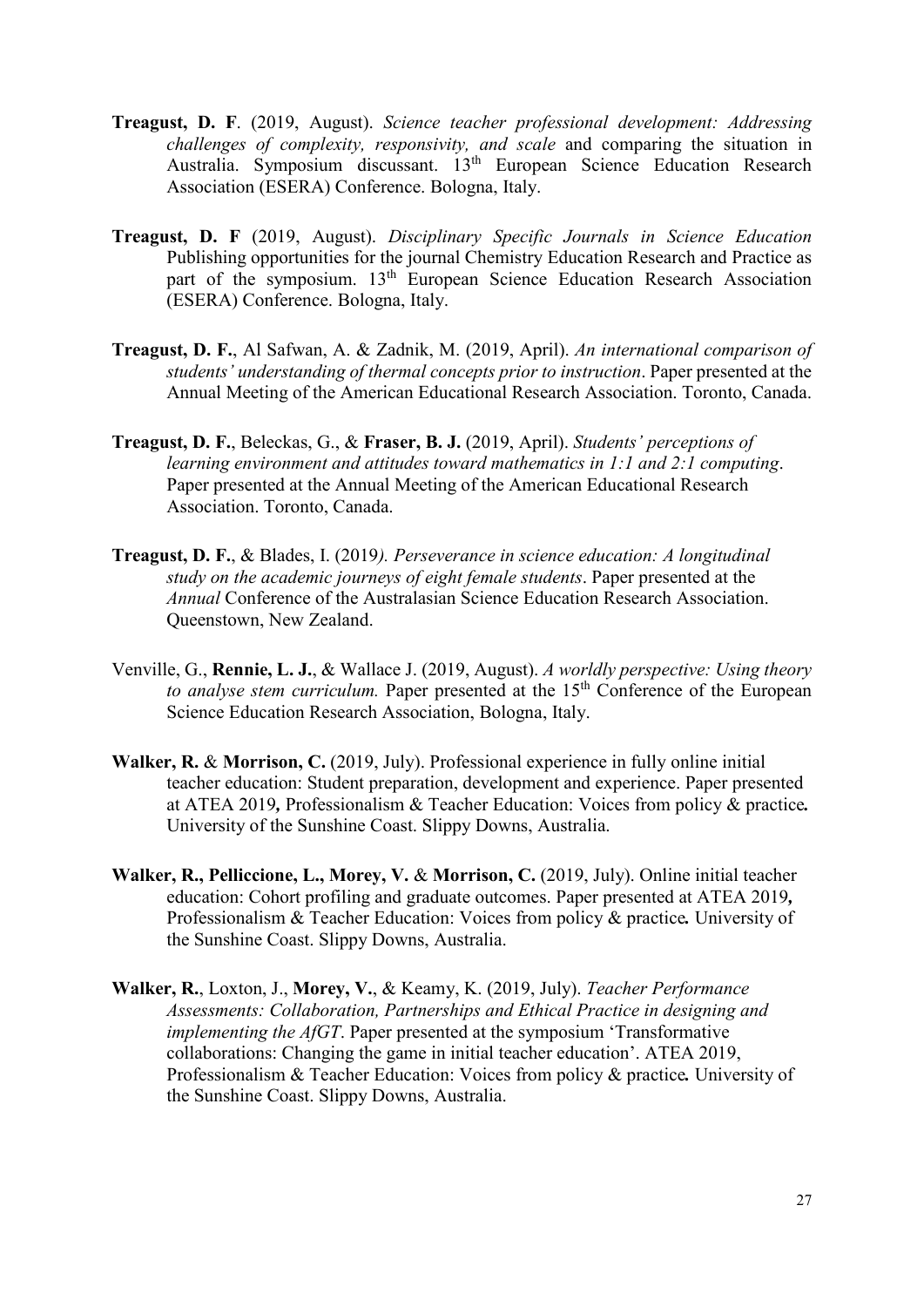- Wigglesworth, G., & **Oliver, R.** (2019, May). *Translating translanguaging for our language learning classrooms*. Paper presented at the International Language in Focus Conference. Dubrovnik, Croatia.
- Williams, M., & **Tang, K. S.** (2019, August). *Implications of Non-verbal Modes of Representation for Language Learners*. Poster presented at the European Science Education Research Association (ESERA) Biannual Conference. Bologna, Italy
- **Williams, P. J.** (2019, January). *Opportunities and threats for technology education*. Paper presented at the 13<sup>th</sup> International Conference on Technology Education in the Asia-Pacific Region. Korea National University of Education, Cheongju, South Korea.
- **Williams, P. J.** (2019, April). *Teaching and Learning Making in STEM.* Paper presented at The International Conference on STEM and Maker Education (iCSME*)*. Guangzhou, China.
- **Williams, P. J.** (2019, June) *Technology Education: a role in STEM*. Paper presented at the International Conference on Mathematics and Science Education (ICMScE). Universitas Pendidikan Indonesia. Bandung, Indonesia.
- **Williams, P. J.** (2019, September). *STEM: Teacher Education and IR 4.0*. Paper presented at the International Conference on Teacher Education Renovation (ICTER) and IAMSTEM 2019 Conference. Thai Nguyen University if Education. Thai Nguyen, Vietnam.
- **Williams, P. J.** (2019, October). *The Future of Technology Education*. Paper presented at Reflect, Innovate, Shine and Educate (RISE) Technology Education New Zealand Biannual Conference. Auckland, New Zealand.
- **Williams, P. J.** (2019, December). *The essential idea of making in technology education.* Paper presented at the 16th National Work conference in Senior High School General technical Course, Wenzhou, Zhejiang Province, China.
- **Won, M.** (July, 2019). Teaching creative thinking in science class: a missing link for science learning? Paper presented at the Annual Conference of the Australasian Science Education Research Association. Queenstown, New Zealand.
- **Won, M.**, **Treagust, D. F.**, **McLure, F.**, & Jugar, R. (2019, July). *How to teach for creative thinking in science? A framework for teaching with student-generated diagrams.*  Paper presented at the Annual Conference of the Australasian Science Education Research Association. Queenstown, New Zealand.
- Xu, M., & **Williams, P. J**. (2019, June). *Technology teachers' attitude towards technology: An investigation of Chinese high school general technology teachers* Paper presented at the PATT 37 - Conference 2019: 'Developing a knowledge economy through technology and engineering education'. University of Malta. Msida, Malta.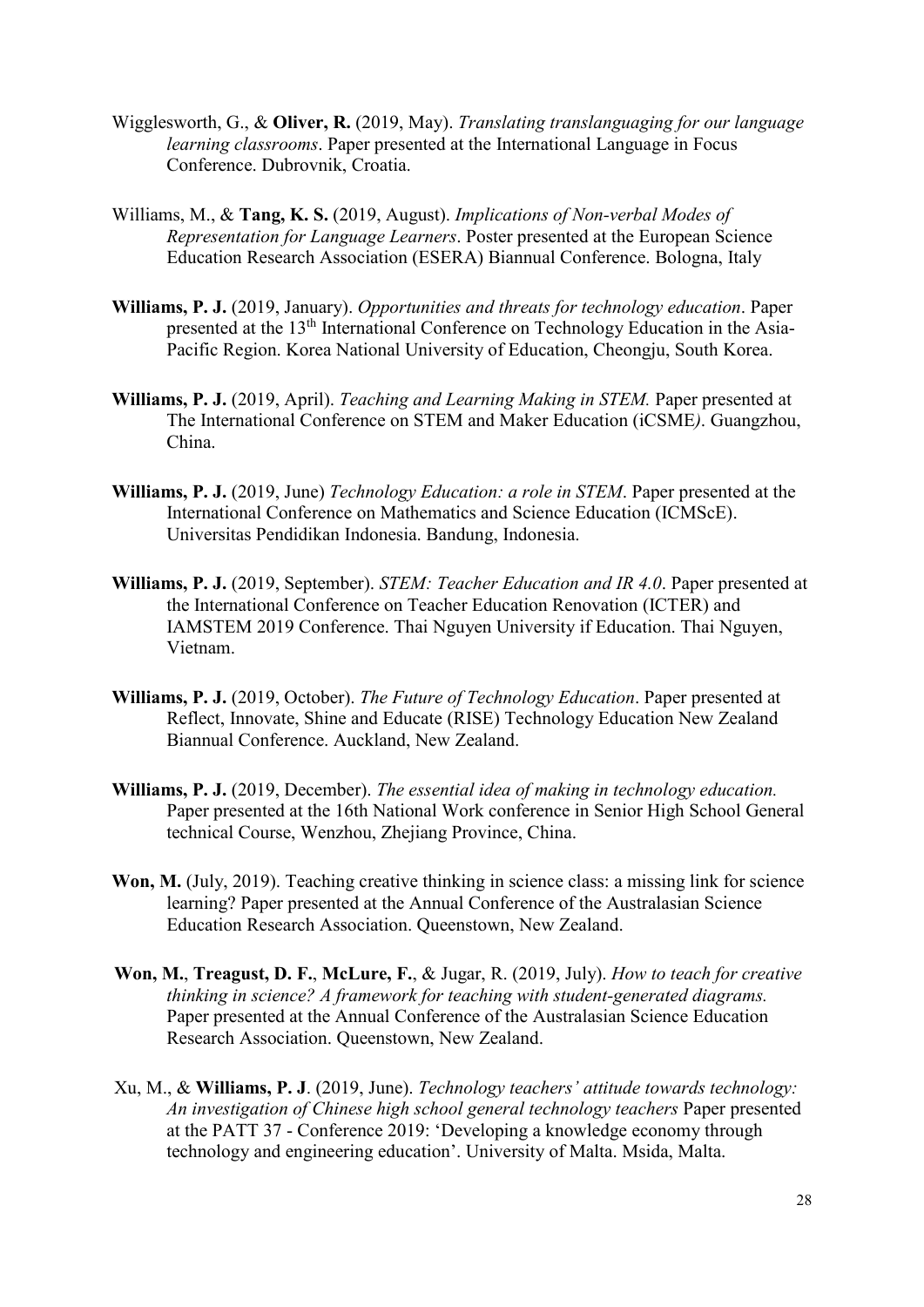#### *Invited lectures and seminars*

- **Beltman, S**. (2019, August). *Teachers' Emotion Management Strategies.* Seminar presentation for KOM (Knowledge about Motivation) Research Group, University of Groningen, Netherlands
- **Beltman, S.** (2019, August). *Researching Teacher Resilience: Multiple Perspectives.*  Seminar presentation for higher education academics at the University of Groningen. Groningen, Netherlands.
- **Beltman, S.** (2019, August). *Building Resilience in Teacher Education.* Invited workshop for Teacher Education staff at the University of Groningen. Groningen, Netherlands.
- **Bennett, D.** (2019, December). *How to engage students in developing their employABILITY*. Invited workshop presented for the Australasian Council for Undergraduate Research 1st Undergraduate Research X-Change. University of Sydney. Sydney, Australia.
- **Giamminuti, S.** (2019, February). *Ethics, Politics and the Common Good: Reggio Emilia as The Other.* Opening paper at a Symposium hosted by Semann & Slattery, Macquarie University & Goodstart Early Learning at Macquarie University, Sydney, Australia.
- **Murcia, K.** (2019, July). *Creative coding - Playful learning with tangible coding technologies*. Seminar presented at Deakin University.
- **Murcia, K.** (2019, July). *An Early Years DigiTech Framework- Learning through play with 'robots'*. Seminar presented at Queensland University of Technology.
- **Murcia, K. (2019, September).** *Playful Learning with Tangible Coding Technologies*. Seminar presented at Sheffield University.
- **Owen, S.** (2019, February) *Teaching Contested Histories in the classroom.* Invited lecture at the Embedding Aboriginal Perspectives - Teachers Professional Development Event hosted by the John Curtin Gallery, Perth, Australia.
- **Owen, S.** (2019, April). *Digital Literacies, Schools and Communities.* Invited Lecture hosted by Professor Amy Jordan, School of Communication and Information Studies, Rutgers University. New Jersey, USA.
- **Owen, S.** (2019, May) *Contested Histories, Inquiry Learning: How do we teach Genocide and Histories of Trauma?* Invited talk at the WA History and Heritage Conference. Perth, Australia.
- **Owen S.** & Davies, S. (2019, June). *Digital Literacies and Digital Technology Use.* Invited talk at a Parent Information Evening, Beehive Montessori School, Perth, Australia.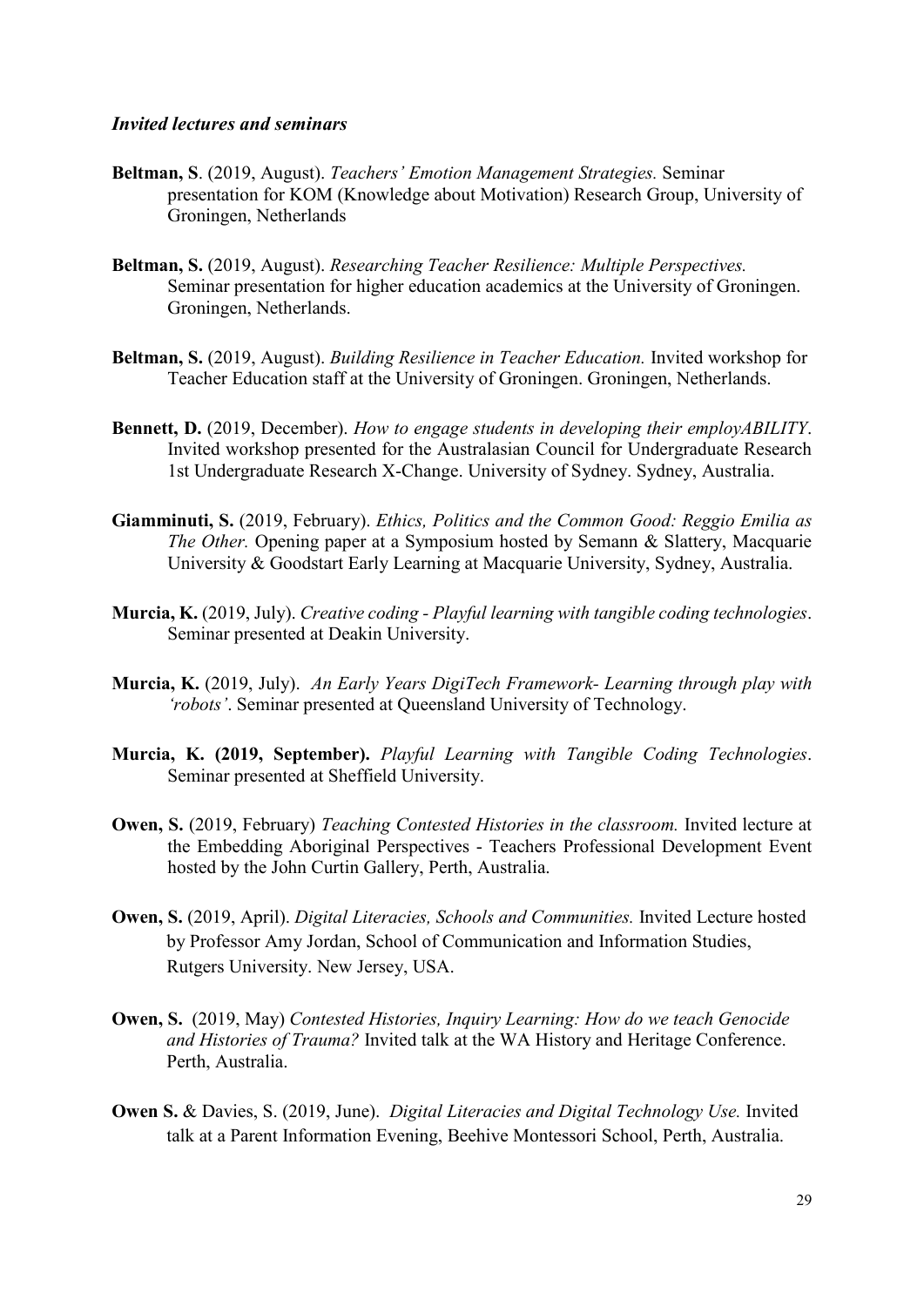- **Owen S.** & Mancini, F. (2019, March). *Fascist Echoes in Contemporary Rome. Invited talk*  in the Culture and Heritage Public Education Series at Mello House. Perth, Australia.
- **Owen S.** & Sneddon, J. (2019, September). *Values and Schools.* Invited talk in the Children and Values Public Education Series at Mello House. Perth, Australia.
- **Owen S.** & Sneddon, J. (2019, November). *Children and Technology* Invited talk in the Children and Values Public Education Series at Mello House. Perth, Australia.
- **Tang, K.S.** (2019, May). *Multimodal meaning-making: Convergence between language & science education research*. Invited seminar at Linnaeus University, Växjö, Sweden.
- **Tang, K.S.** (2019, May). *Metalanguage for describing multimodal discourse of science*. Invited seminar at Linköping University, Linköping, Sweden.
- **Treagust, D.,** (2019, April). *Diagnostic instruments in chemistry for formative and summative assessment and conceptual understanding*. Seminar presented at the Department of Chemistry and Biomolecular Sciences, University of Ottawa. Ottawa, Canada.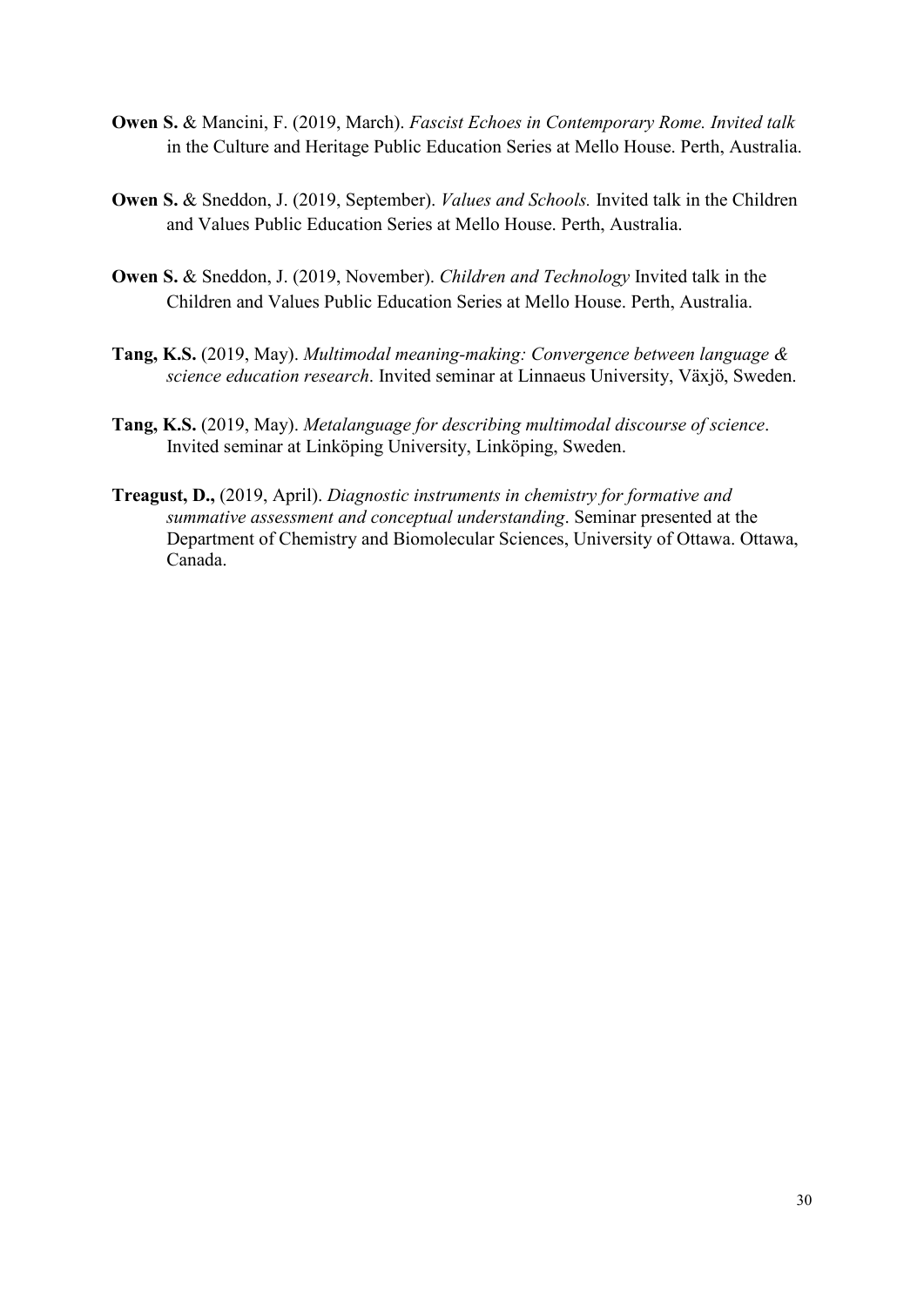### **External and nationally competitive grants**

- **Aldridge, J.** (2019). *Development, Validation and Use of a System-Wide Survey to Examine the Understanding of the Vision and Extent to which Catholic Education*  $SA\hat{a}\epsilon^{TM}$ *s Living Learning Leading Framework is Taking Place in Schools: Principal, Leadership Team and Teachers Perceptions*. South Australian Commission for Catholic School Inc. (\$25,000.00).
- **Bennett, D. (**Principal investigator), Dockery, M., Coffey, J., & Bawa, S., (2019). *Ameliorating disadvantage: Creating accessible, efficacious and equitable careers and study information for low SES students.* National Centre for Student Equity in Higher Education (NCSEHE). (\$149,082.00).
- **Davies, S.** (Principal investigator), **Owen, J.**, & **Owen, S.** (2019). *What is Play? And Why Play Together? Finding Connection in Outdoor Spaces.* City of Canning. (\$4,500.00).
- **Dovchin, S.** (Principal investigator), **Lambert, C.**, & **Oliver, R**. (2019). *Fostering the integration of humanitarian entrants to Western Australia through alternative approaches to second language education*. The Multicultural Affairs and Citizenship Program, Department of Home Affairs, Australian Government. (\$46,851.00*)*.
- **Gobby, B.** (2019). *School autonomy reform and social justice in Australian public education*. Australian Research Council, Deakin University. (\$3,280.00).
- Hartley, J. (Principal investigator), Abidin, C., Allen, M., Croeser, S., Dobson, A., Ellis, K., Huan, W., Keogh, B., Li, H., Montgomery, L., Leaver, T., **Owen, S.,** Sandry, E. Willson, M., (2019). *Digital Culture and Creative Economy*. Tencent Research. (\$100,000.00).
- **Maayah, F.** (2019). *Sharing knowledge through soccer between Australia and Jordan.* Department of Foreign Affairs & Trade. (\$20,000.00).
- **Murcia, K.** (Joint collaborator), (2019). *Centre of Excellence for the Digital Child.*  Australian Research Council (\$34,934,591.00, funds held by Queensland University of Technology).
- **Oliver, R.** (Principal Investigator), **Gardner, P.**, **Sawers, V.**, & **Kuzich, S.** (2019). *Establishment of the Western Australian Centre for Excellence in the Explicit Teaching of Literacy*. Department of Education. (\$2,042,468.68).
- **Oliver, R.** (Principal Investigator), **Oxenburgh, M.**, **Morrison, C.**, & **Gower, G.** (2019) *Increase the number of Aboriginal teachers.* Department of Education. **(**\$3,000,000.00).
- **Treagust, D.** (2019). *International collaboration in teaching and learning of Einsteinian physics*. Australian Research Council, University of Western Australia, Curtin University. (\$25,000.00).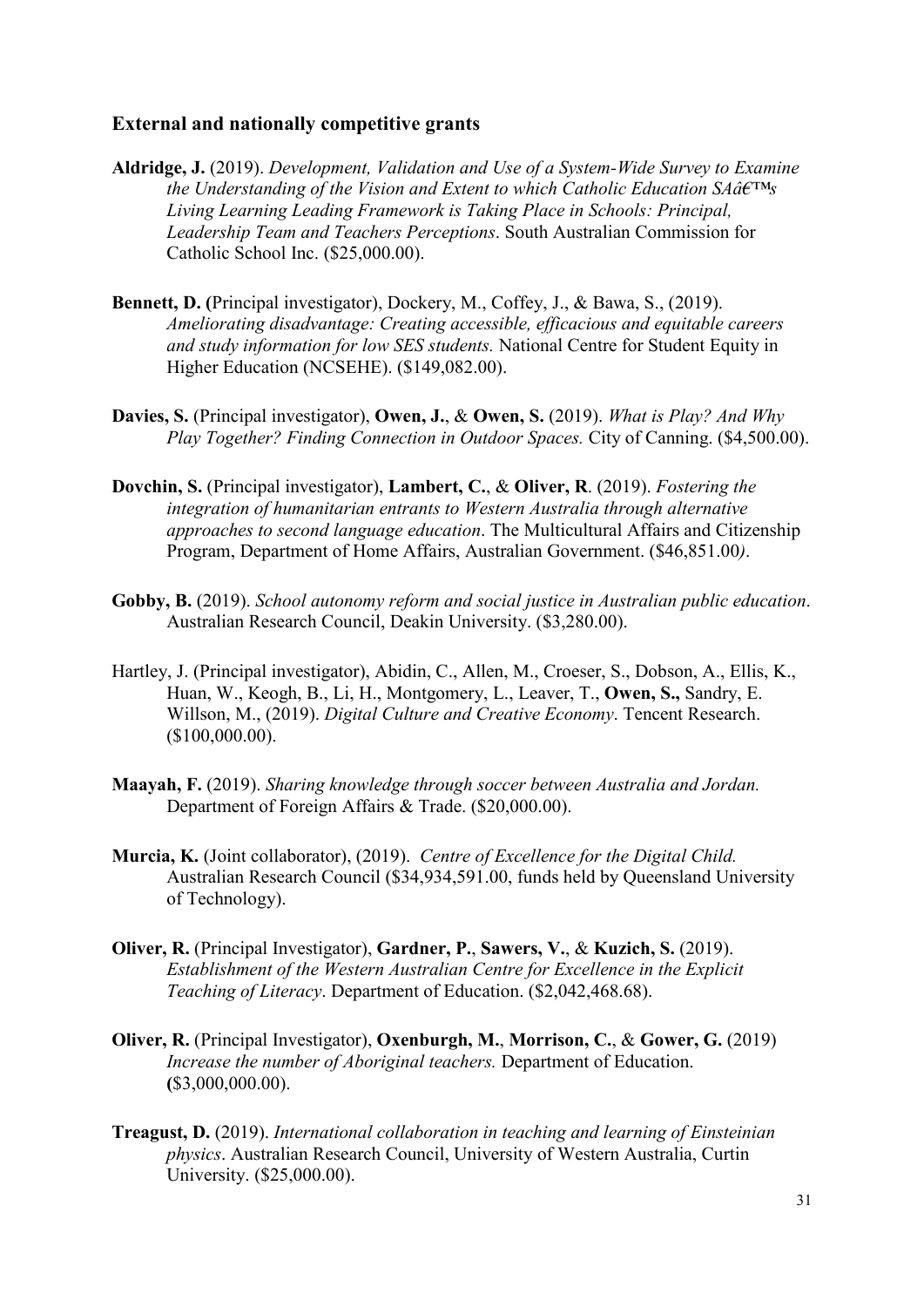- **Williams, P. J.** (2019). *Western Australia East Java University Consortium Vet Project*. Australian Trade and Investment Commission, Department of Jobs, Tourism, Science and Innovation. (\$57,272.23).
- **Won, M.** (Principal Investigator), **Tang, K-S.**, **Treagust, D.**, & **Morcerino, M.** (2019). *Using Immersive Virtual Reality to Enhance Students Science Visualisation.* Curtin University, Australian Research Council, Western Sydney University, National Taiwan Normal University. (\$412,400.00).